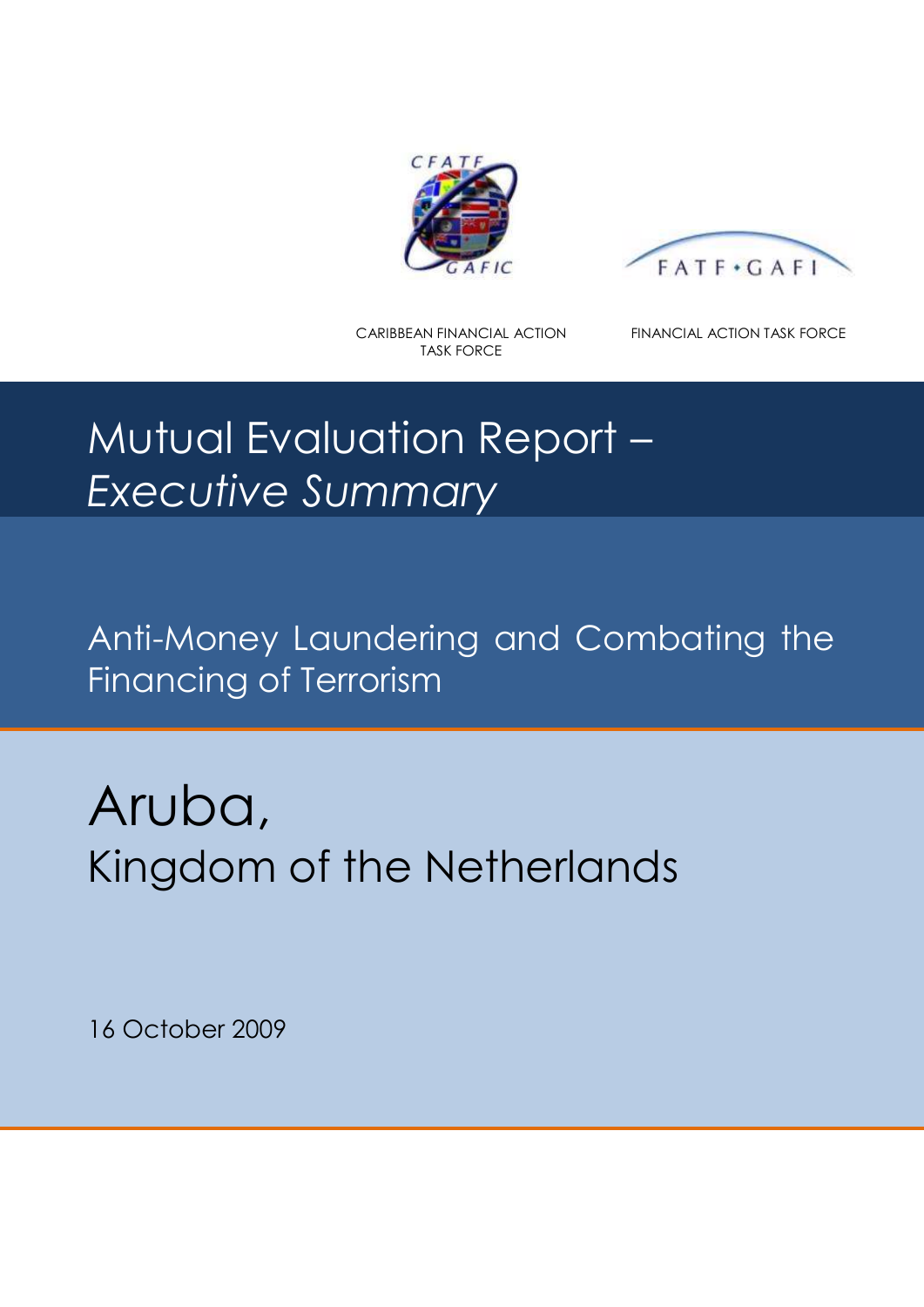The Kingdom of the Netherlands is a member of the Financial Action Task Force (FATF) and the Caribbean Financial Action Task Force (CFATF). The evaluation of Aruba, Kingdom of the Netherlands, was conducted by the FATF and CFATF and was adopted as a 3rd mutual evaluation by the FATF Plenary on 16 October 2009.

© 2009 FATF/OECD and CFATF. All rights reserved.

No reproduction or translation of this publication may be made without prior written permission. Requests for permission to further disseminate, reproduce or translate all or part of this publication should be obtained from the FATF Secretariat, 2 rue André Pascal 75775 Paris Cedex 16, France (fax: +33 1 44 30 61 37 or e-mail: contact@fatf-gafi.org),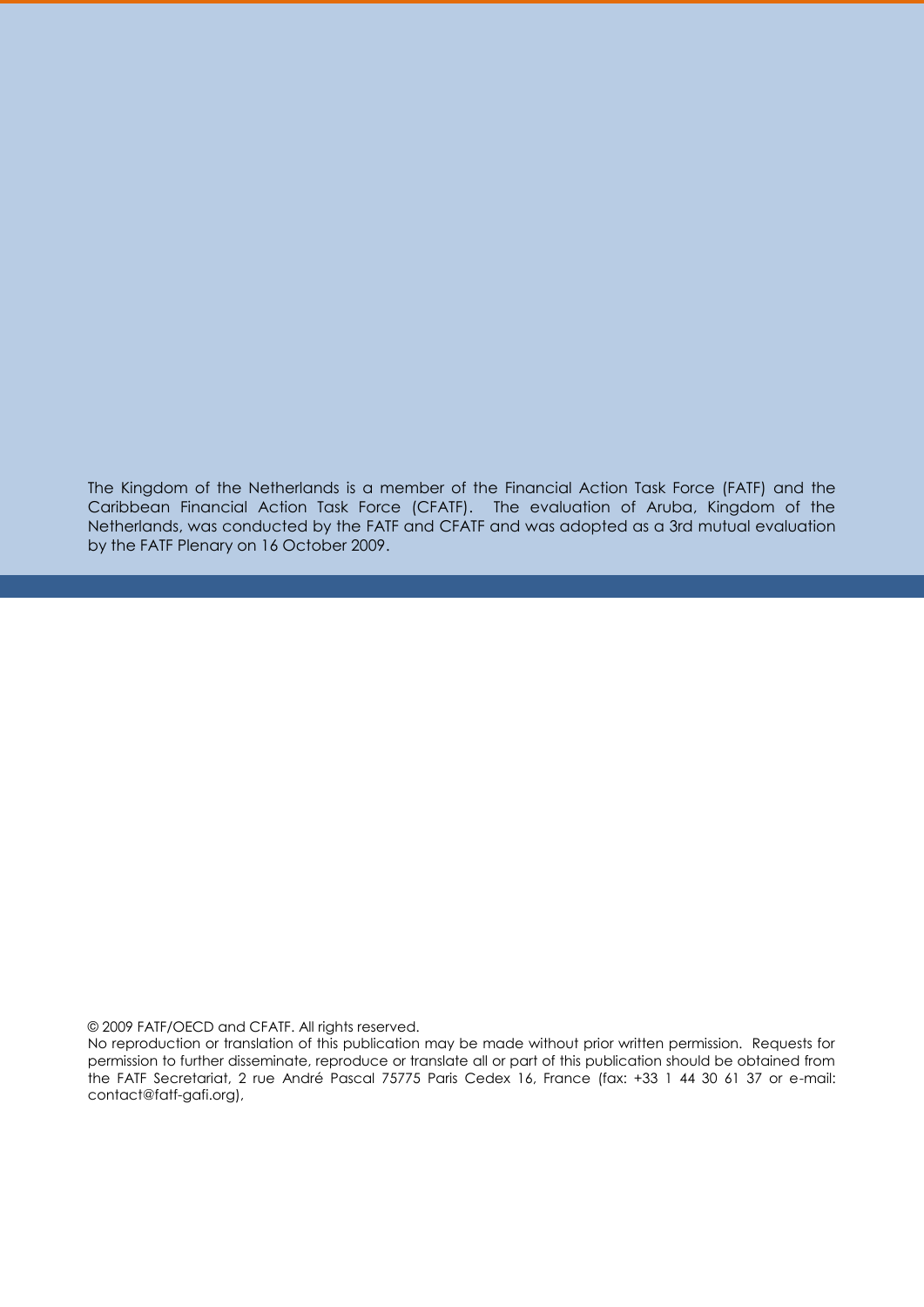## **MUTUAL EVALUATION REPORT OF ARUBA, KINGDOM OF THE NETHERLANDS**

## **EXECUTIVE SUMMARY**

#### **Background Information**

1. This report provides a summary of the anti-money laundering (AML) and combating the financing of terrorism (CFT) measures in place in Aruba, the Kingdom of the Netherlands at December 2008 (the date of the on-site visit) and immediately thereafter. It describes and analyses those measures and provides recommendations on how certain aspects of the system could be strengthened. It also sets out Aruba's level of compliance with the Financial Action Task Force (FATF) *40+9 Recommendations* (see attached table *Ratings of Compliance with the FATF Recommendations*).

# **Key Findings**

- The level of criminality in Aruba is generally not high, but has increased considerably over the last 10 years. Due to its geographical location and travel facilities, money laundering is primarily linked to drug trafficking and risks have been identified for cross border movement of cash, in the real estate and jewellery sectors and through misuse of exempt companies. Terrorist financing has not been seen as a major risk to date.
- Aruba's economic system is currently largely based on tourism and oil refining; but the island has actively sought to diversify its economy, in particular by developing its off-shore activities, through the licensing of offshore banks, though in a limited number, and the development of offshore companies. However, the measures in company and other laws to ensure the transparency and integrity of these vehicles are inadequate. The introduction in February 2009 of the State Ordinance Supervision Trust Company Services Providers is aimed at regulating trust and company service providers, and this will help. However, there is still a significant weakness, as TCSPs are still not subject to basic AML/CFT requirements. Aruban corporate vehicles represent a substantial risk for misuse by launderers and other criminals, and rapid and significant progress is required.
- Aruba enhanced its ML offence in 2006, and has since taken effective prosecution action against money launderers. However, Aruba has chosen not to criminalise terrorist financing as required by SR. II, considering that terrorist financing activity can be adequately dealt with through existing provisions of the Criminal Code such as the ancillary offences of preparation or participation or complicity in a terrorist attack, or being a member of a terrorist organisation. This argument is rejected by the assessment team, and Aruba is strongly urged to urgently criminalise TF as a separate and independent offence. Similarly urgent action is needed to implement UNSCR 1267 and 1373.
- In general, Aruba's system of AML/CFT preventive measures is incomplete and lacks coherence and effectiveness. Aruba should urgently review the structure of the regime, including the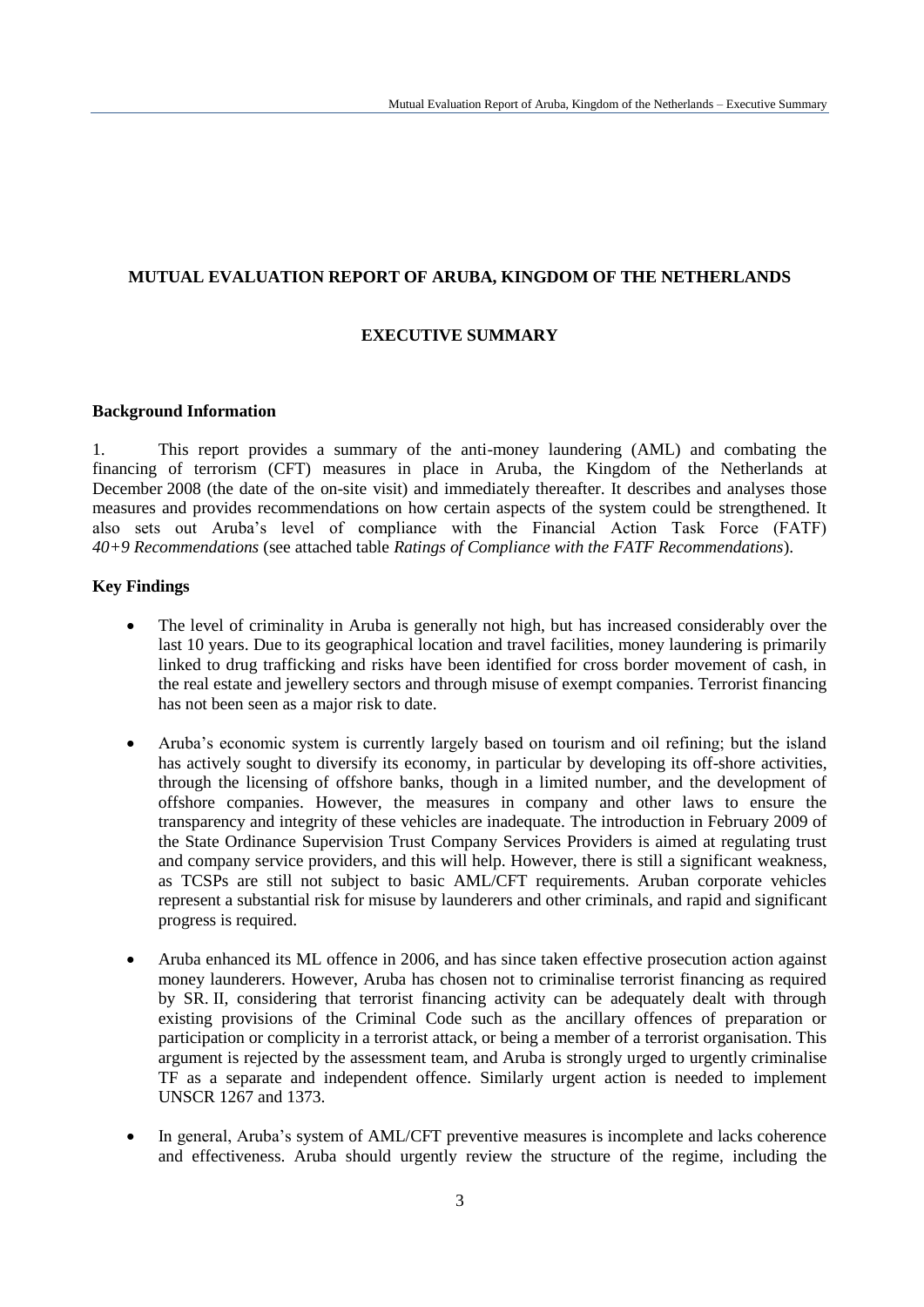legislation and dedicate more resources to the agencies in charge of AML/CFT. Aruba should also give clearly defined tasks and priorities to each of those agencies.

- There are many financial activities being performed by financial institutions that are neither regulated nor supervised. These financial institutions are not subject to AML/CFT requirements, which creates potential opportunities that could be misused by money launderers and other criminals.
- The basic preventive legislation for AML/CFT is set out in two state ordinances, one dealing with Customer Due Diligence requirements, and the other with the reporting obligations. However the legislative requirements have many gaps relative to the FATF standards, and this is exacerbated by a lack of clarity and consistency in the scope and the extent of the obligations. Aruba should rectify this, and should seriously consider preparing completely new and coherent legislation dealing with all the deficiencies and implement all the FATF requirements.
- The AML/CFT supervision of most of the FIs is currently handled by both the MOT (Aruban FIU) and the Central Bank of Aruba (CBA), which creates overlap and an inefficient use of already limited resources. The supervision should thus be reorganised and strengthened, including the introduction of a significantly more robust enforcement culture. It is logical that the CBA should supervise all types of financial institutions for all their AML/CFT obligations as this would result in a more consistent and better organised approach to supervision. The CBA should consult with the FIU on a regular basis.
- A basic system for international co-operation is in place, but Aruba should introduce a number of enhancements both at the judicial and administrative levels. Consideration should also be given to reviewing and updating the legislation.

## **Legal System and Related Institution Measures**

2. The ML offence is defined by Articles 430b, c and d of the Criminal Code of Aruba. The definition of the physical and elements of the offence are closely in line with those set out in the Vienna and Palermo Conventions and the law was amended in 2006 so that there is no longer an obligation to prove that the proceeds are generated from a specific predicate offence. Regarding the predicate offences to ML, Aruba has opted for a threshold approach that includes all felonies. However, certain of the FATF "designated categories of offences" are not felonies in Aruba, such as counterfeiting and piracy of products, insider trading and market manipulation, and terrorist financing. In addition, there is an insufficient range of environmental crimes and fraud, which constitute predicates to ML. A broad range of ancillary offences attach to criminal offences in Aruba, including in most respects the ML offences, except for the ancillary offences of conspiracy or association to commit, which do not apply to ML. There is no specific provision dealing with foreign predicate offences, though it is arguable that the wording of the offence may be broad enough to cover such offences. Legal persons can be prosecuted for ML, but the level of sanctions seems rather low. No data is available on the number of convictions of legal persons, nor on the sanctions imposed on money launderers.

3. There is no separate and independent offence of terrorist financing as required by SR.II in Aruba, since Aruba considers that several parts of the TF offence as required by the UN Convention against Terrorist Financing (1999) can be covered by various existing provisions of the Criminal Code such as ancillary offences of preparation or participation or complicity in a terrorist attack, or being a member of a terrorist organisation. The assessment team is of the view that this is completely insufficient and that a separate and independent TF offence should be enacted.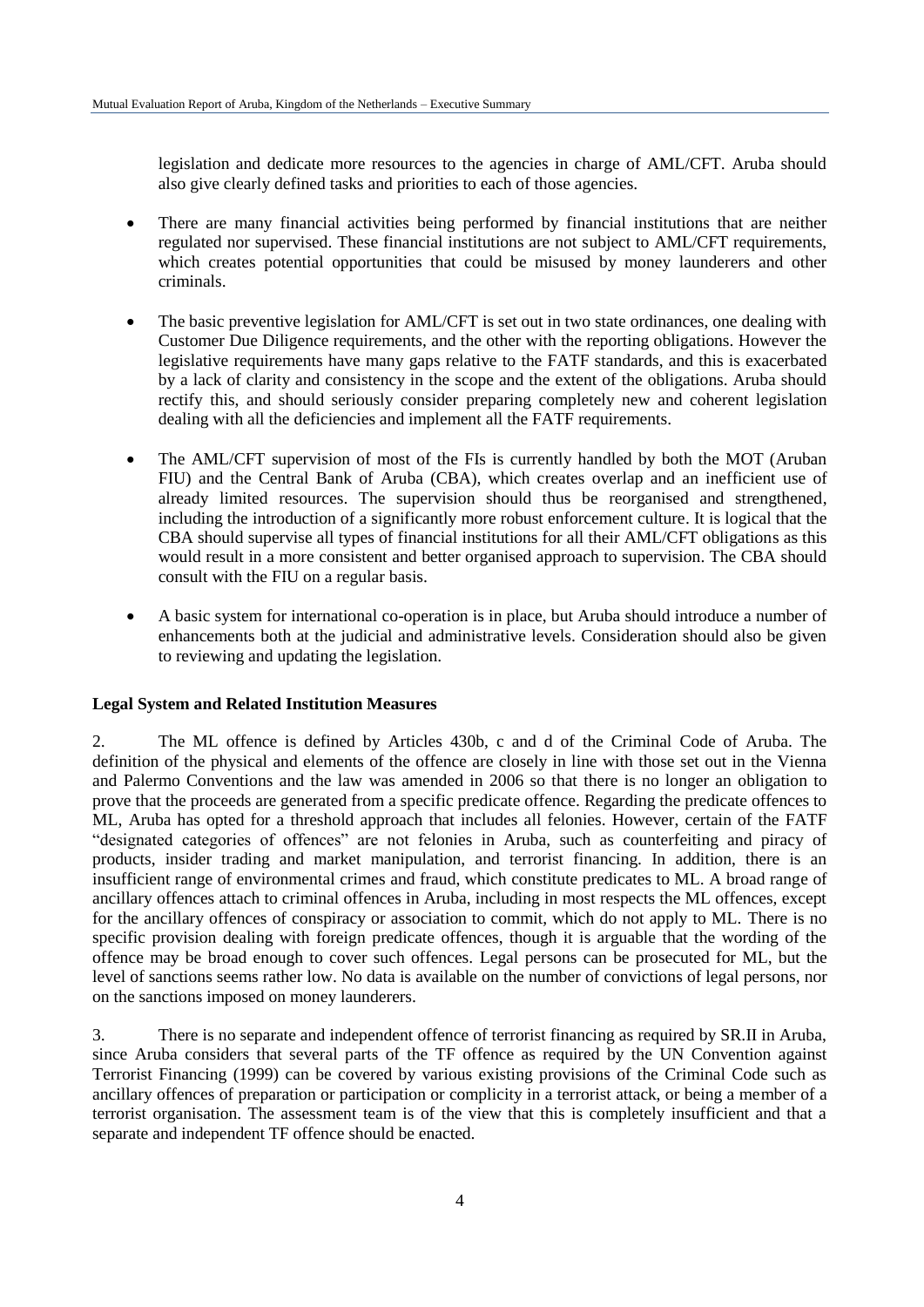4. The confiscation regime provides for the confiscation of laundered property, of proceeds from the commission of offenses, inclusion ML, and of instrumentalities used or intended for use in the commission of offenses. It also provides for ancillary measures, such as seizing and freezing. However, there is also only a limited ability to take action against property held by third parties, and the data available is insufficient to determine how effective the confiscation regime is.

5. Aruba has not implemented UNSCR 1267 and UNSCR 1373. Aruba has adopted a Sanctions State Ordinance in 2006 according to which the Government can issue a Sanctions State Decree to require financial institutions to freeze terrorist assets. Such a State Decree has not yet been adopted. In addition, the regime envisaged by Aruba would not meet the FATF requirements, since under the aforementioned system, Aruba would still not have a national system to freeze terrorist assets pursuant to UNSCR 1373 nor to require financial institutions and others to freeze the assets of terrorists listed pursuant UNSCR 1267. Aruba should therefore review the regime it plans to implement and ensure it will be fully in line with the FATF standards.

6. The financial intelligence unit (FIU) in Aruba is the *Meldpunt Ogebruikeliijke Transacties* (MOT), which is an "administrative" FIU. Created in 1995, it became a member of the Egmont Group in 1996. The MOT is organised as a governmental agency under the Ministry of Finance and Economic Affairs. According to the State Ordinance on the Reporting of Unusual Transactions (SORUT), which was amended in February 2009, MOT's missions are the collection, analysis and dissemination of STRs and unusual transactions, as well as the declaration of import or export of cash money. The MOT is also responsible for the supervision and inspection of all reporting entities under the SORUT. An Advisory Committee, composed of representatives of different relevant ministries and agencies and of representatives from reporting financial institutions and casinos, is consulted on matters related to the MOT's budget and staff, which raises some concerns regarding the autonomy of the MOT.

7. The MOT has direct or indirect access to a broad range of information to enhance its ability to analyse unusual transaction reports, including suspicious transaction reports. The MOT is also authorised to request additional information from reporting entities and has issued guidance on the use of the reporting criteria set up by Ministerial Regulations. It also provides feedback to reporting entities, but has delivered only limited typologies reports. The MOT faces important resource constraints that have become even more critical since February 2009 with the extension of the scope of reporting entities to certain DNFBPs, and this lack of resources inhibits it from performing its full range of functions at the appropriate level.

8. In Aruba, investigations of ML and terrorism related offenses are conducted by the Public Prosecutor's Office, the Police Force and the RST, which is an interregional unit tasked to investigate cross-border criminality between the Netherlands, Aruba and the Netherlands Antilles. Law enforcement authorities have a broad range of investigative powers and they have started to develop as appropriate financial investigations for each investigation on the underlying predicate offence and, for this purpose, they have increased their requests for information to the MOT. However, both the Public Prosecutor's Office and the Police face significant resources constraints that considerably undermine their ability to deal with the reports disclosed by the MOT. Budgetary constraints have also limited their opportunities to participate in AML/CFT training.

9. There is a declaration system in place for cross-border movements of cash above an AWG 20 000 (USD 11 000) threshold. However, this declaration system does not cover bearer negotiable instruments. The declaration forms are collected by the Customs services and sent to the MOT, which is charged with registering and recording them. Customs officers can also record cases of false or non-declaration and send the information to the MOT. In Aruba, the Customs service as such is not a law enforcement authority, and customs officers can only seize funds in case of false or non-declaration, but not in case of suspicions of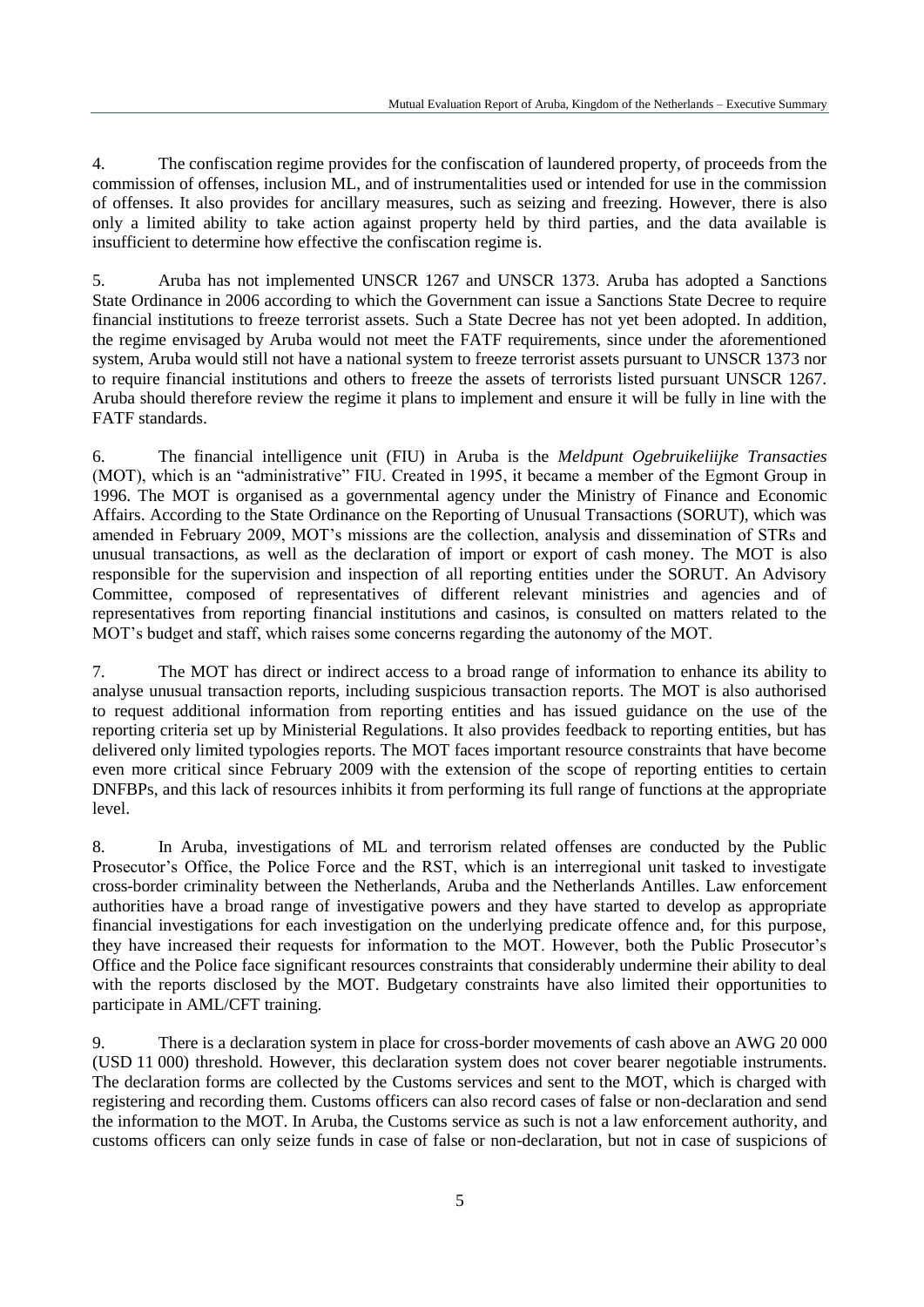ML/TF. In this situation, customs officials inform the Public Prosecutor's Office which can launch an investigation.

#### **Preventive Measures – Financial Institutions**

10. Financial preventive measures have been implemented in Aruba through the State Ordinance on Identification when Providing Service (SOIPS), which was amended in February 2009, shortly after the on-site visit. However, the scope of the State Ordinance is limited to credit institutions, life insurance companies and brokers and money transfer companies. Therefore, a significant range of FATF designated financial activities are not subject to AML/CFT obligations, in particular to CDD requirements. This particularly concerns intermediaries operating on the stock exchange market of Aruba, which is neither regulated nor supervised; pension funds; the issuance and management of means of payment; trading in money market instruments; consumer credit and loans provided by financial institutions not recognised as credit institutions; money and currency exchange below the threshold of AWG 20 000 (USD 11 173).

11. The CDD measures set out in the SOIPS are limited to identification requirements for face-toface business relationships. The CBA has issued three separate directives or guidelines, one each for banks, insurance companies and money transfer companies, which for the most part provide for more comprehensive CDD measures, although these texts are not considered as "other enforceable means" according to the definition in the FATF Methodology.

12. Financial institutions covered by the SOIPS are prohibited from establishing a business relationship or conducting transactions with a customer before establishing and verifying the customer's identity and the person on whose behalf a customer is acting. Anonymous accounts are therefore prohibited. However, the SOIPS does not require financial institutions to undertake CDD when they have doubt about the veracity or adequacy of previously obtained information and in situations where there is a suspicion of ML/TF. Regarding customers which are legal persons, financial institutions are not obliged to verify the identity of the directors of the legal persons, nor their ultimate beneficial owners, and they are not required to understand the control structure of these customers. Equally, there is no provision in the SOIPS to identify legal persons that are foreign trusts or other similar legal arrangements. More broadly, the SOIPS does not require financial institutions to obtain information on the purpose and the nature of the business relationship nor to conduct ongoing monitoring. In addition, the SOIPS does not contain any simplified or enhanced CDD measures.

13. Although there are significant weaknesses in the law, it should be noted that the CDD directive for banks and the AML/CFT directive for insurance companies adopted by the CBA do recommend that these types of financial institutions adopt additional CDD measures, such as conducting ongoing monitoring on the business relationships. However, these directives also seem to contradict the provisions of the SOIPS in various aspects, for example by allowing simplified CDD measures or non face-to-face business relationships. This situation therefore raises concerns regarding the clarity of the CDD measures in place for financial institutions.

14. There are no provisions in the SOIPS requiring financial institutions to implement enhanced CDD measures for politically exposed persons (PEPs), nor for cross-border correspondent banking and other similar relationships and no measures in place to prevent the misuse of technological developments for ML/TF purposes. However, some provisions on PEPs are contained in the directives for banks and insurance companies regarding new customers, but they do not extend to their beneficial owners and the definition of PEPs does not apply to PEPs' family members. In addition, the directives also contain measures to prevent the misuse of technological development, but they are limited to the risks of non faceto-face business with higher risk customers. The directive for banks contains some provisions for crossborder correspondent banking but it does not provide that they should document the respective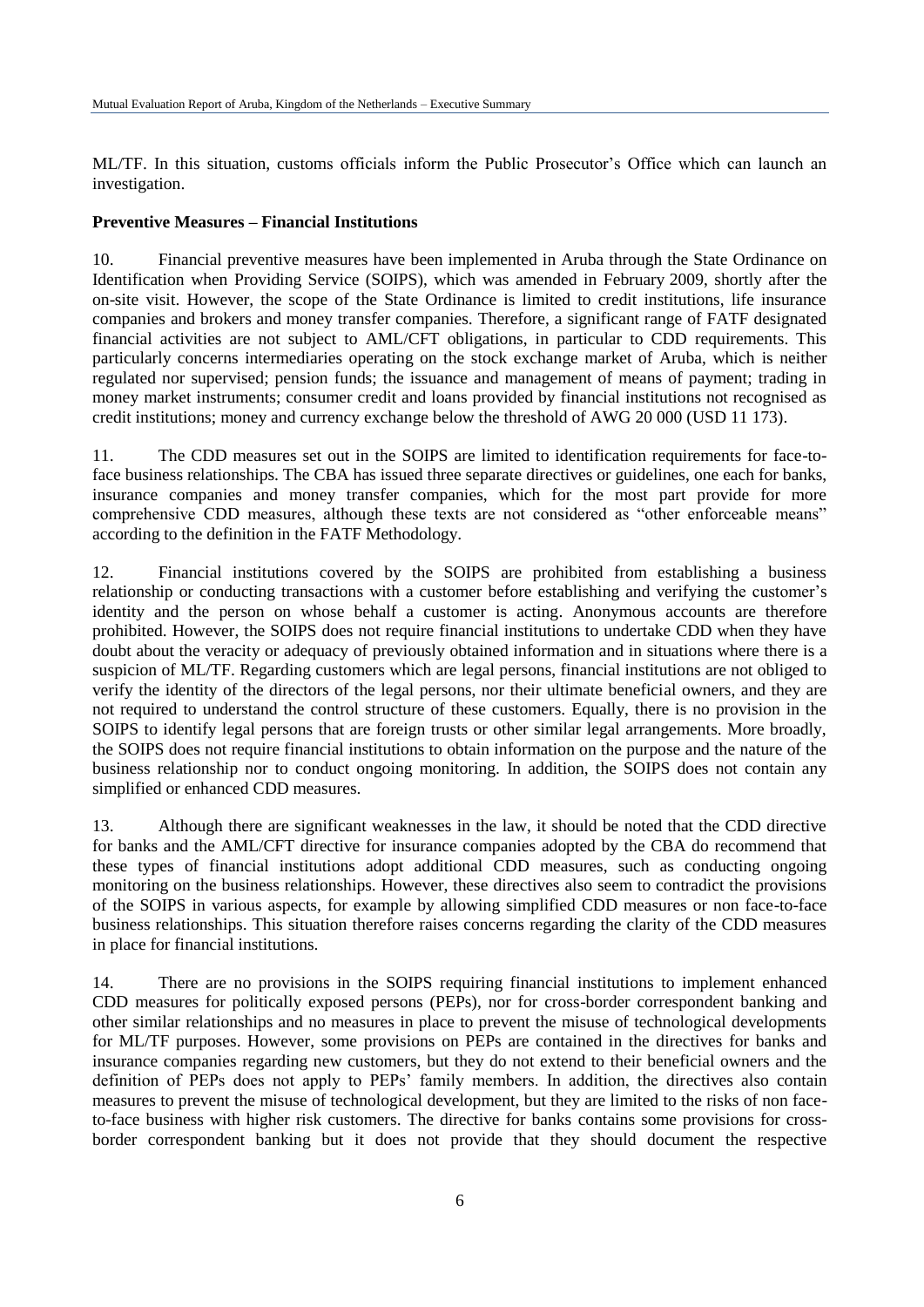responsibilities of each institution and obtain the approval for senior management to establish this type of business relationship.

15. According to the SOIPS, reliance on third parties is prohibited, since financial institutions are required to perform by themselves their CDD and that they can only establish face-to-face business relationships. However, the CDD directive for banks acknowledges the possibility of introduced business from third parties and provides banks with procedures to apply in this respect. These procedures are quite broad but they do not require banks to verify that the third party is regulated and supervised effectively and there is no limitation with regard to which countries the introducer can be based in. There is also no provision for banks to take into account information available regarding whether the countries adequately apply the FATF requirements. Moreover, while insurance companies in practice do rely on insurance brokers, the AML/CFT directive for insurance does not contain any provisions on this issue.

16. Aruba has no banking secrecy laws though normal bank-customer confidentially exists. Nevertheless, there is some lack of clarity on the extent and effect of Article 286 of the Criminal Code, which punishes intentional disclosures of details regarding an enterprise of commerce or industry where a person is employed or was employed, in particular due to the fact that the safe harbour provision does not extend to this provision.

17. Aruba's record-keeping requirements are generally satisfactory. In relation to SR VII, Aruba relies on the SOIPS that requires financial institutions to identify their customers when performing any payment in or outside Aruba and to keep this identification data recorded. However, money transfer companies and banks are not required to implement any of the other criteria set out in SR VII, such as the inclusion of full originator information in the message or payment form accompanying the wire transfer.

18. There is no explicit requirement in law, regulation and other enforceable means to pay special attention to all complex and unusual large transactions that have no apparent economic or lawful purpose. Nevertheless, due to the reporting system of Aruba which is mostly based on unusual transactions, financial institutions are required to report to the MOT a number of unusual transactions taking into account various monetary thresholds or certain circumstances, defined by indicators issued by ministerial regulations. To this end, financial institutions are implicitly required to monitor accounts and to have systems to detect these types of unusual transactions with suspicious patterns. On the other hand there is no obligation to pay special attention to the business relationships and transactions with persons from countries which do not follow the FATF Recommendations.

19. The reporting obligation is set out in the SORUT, the scope of which was extended to some Designated Non Financial Businesses and Professions (DNFBPs) in February 2009. The scope of financial activities subject to reporting requirement defined by the SORUT is not clear, and it does not fully match with the SOIPS. As a result, financial service providers could be subject to an obligation to report unusual or suspicious transactions to the MOT without being required to identify their customers. Regarding reporting by financial institutions, the reporting system in Aruba is based on unusual transactions which are linked to indicators set in two ministerial regulations, one for banks and money transfer companies and the other one for life insurance companies and brokers. These indicators contain objective criteria based on monetary thresholds and subjective criteria based on specific subjective circumstances related to the client and the transaction and which correspond to the FATF suspicious transaction. Financial institutions are thus required to report any performed or intended suspicious transaction, regardless of any threshold and of whether tax matters may be involved. The SORUT criminalises tipping off and provides a "safe harbour" for complying with reporting obligations. However, the scope of the safe harbour provision is too limited and it does not apply to employees of reporting entities.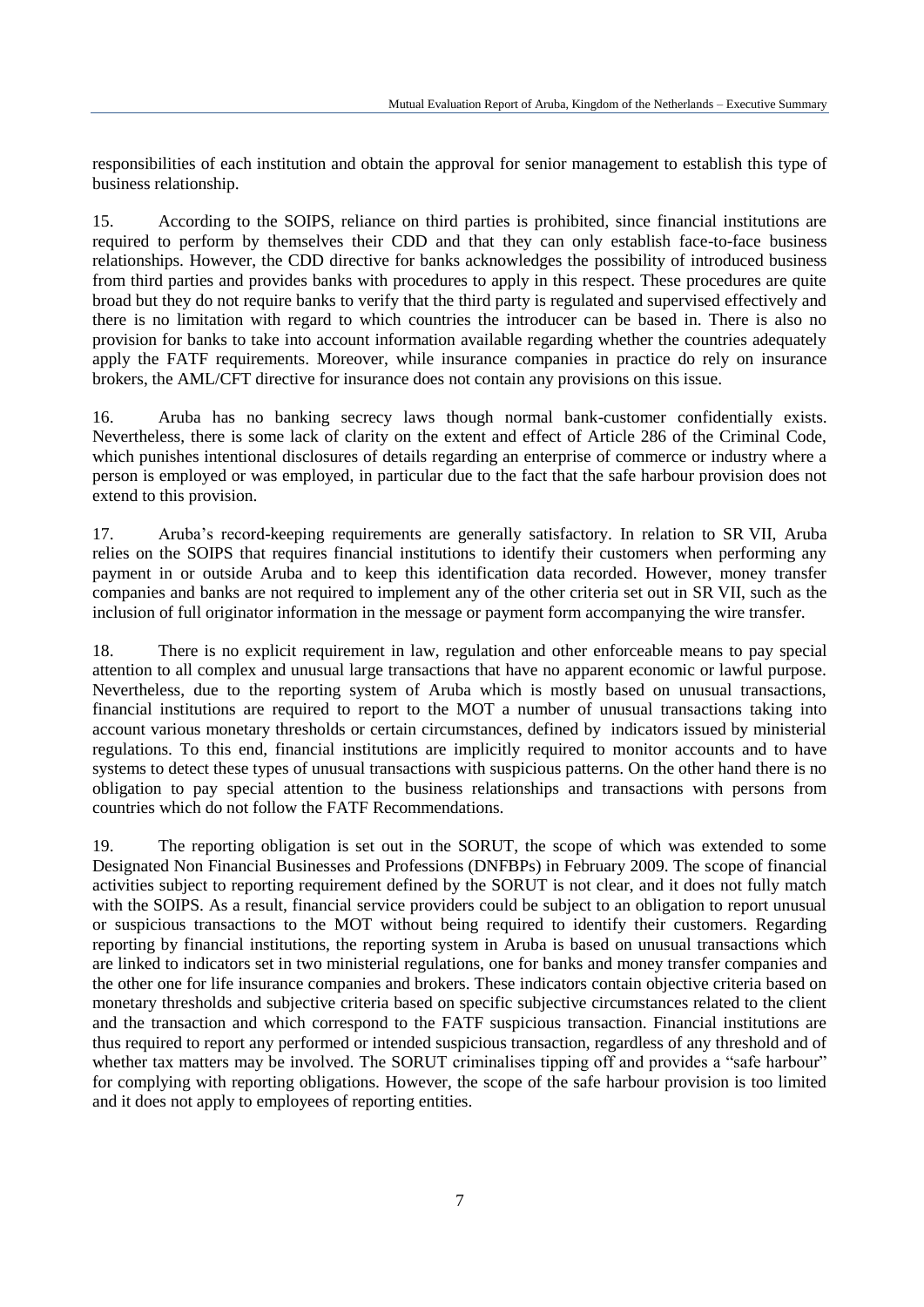20. Several factors indicate that there are still failings that indicate that the system is not fully effective. In practice, only commercial banks, money transfer companies, life insurance companies and brokers can report to the MOT, since no indicator exists for other financial institutions which could fall within the scope of the SORUT. Among these reporting entities, there is some inconsistency in the quantity and nature of the reports: basically, commercial banks report both unusual and suspicious transactions but off-shore banks have never reported any suspicious transactions based on the subjective indicators. The insurance sector reports are very few and brokers have never made any unusual nor suspicious transaction reports. Regarding money transfer companies, while some of them mostly report unusual transactions, others report essentially suspicious transactions and some of them even never report. Existing guidelines to assist financial institutions to implement reporting obligation are helpful, but the MOT should strengthen its educational training to improve the reporting.

21. There are no provisions in law, regulation or other enforceable means to require financial institutions to have internal procedures and controls, although the different directives and guidelines issued by the CBA for banks, insurance companies and money transfer companies provide that they should have in place internal procedures and controls, as well as compliance management and audit functions.

22. There is no obligation in law, regulation or other enforceable means to prevent financial institutions from entering or continuing correspondent banking relationships with shell banks, although the CDD directive for banks provides that banks should not establish correspondent banking relationships with shell banks. There is no provision in Aruba to require financial institutions to satisfy themselves that a respondent financial institution in a foreign country does not permit its accounts to be used by shell banks. Indeed, in relation to the licensing of shell banks in Aruba, the legal framework and its implementation is not clear. This is a concern. Since January 2009, the CBA has adopted a new licensing policy for banks that provides that shell banks shall not be licensed in Aruba and that the mind and management of licensed credit institutions should always be located on the island. However, the status of this policy is unclear and it should be noted that two off-shore banks which form part of a large US financial group and as such are supervised on a consolidated basis by the US authorities, and of which the records, mind and management are located in Venezuela, have been licensed in Aruba for more than 10 years without having been supervised. In 2000-2001, the CBA started to supervise these off-shore banks, but so far no on-site inspection has been carried out, though recently an arrangement was entered into providing for such inspections through the use of external auditors. Overall, the lack of a clear framework that is being effectively implemented is a concern.

23. The supervision of the financial institutions covered by the SOIPS obligations is carried out by both the CBA and the MOT. The supervision of the financial institutions covered by the SORUT is solely carried out by the MOT. The CBA supervises banks, insurance companies and money transfer companies on the basis of sectoral State Ordinances and sectoral directives and guidelines. The MOT focuses its supervision functions on the SORUT obligations, but is also responsible for the financial institutions not regulated nor supervised by the CBA, such as life insurance brokers. These two supervisors have the power to conduct both off and on-site inspections. However, while the CBA is strengthening the AML/CFT aspects of its on-site inspection procedures for banks and MTCs, the procedures applicable for insurance companies are very poor. The MOT's procedures are also very light and there are concerns whether they are adequate to identify any deficiencies. The CBA has limited sanctions powers, which are not effective, proportionate and dissuasive, although amendments adopted in February 2009 have reinforced these sanctions, but still insufficiently *e.g.* there is no sanction available against directors and senior management of financial institutions. Equally, the MOT, which has conducted on-site inspections, has never applied any sanctions, even if some financial institutions report very few transactions. In addition, the MOT faces resource constraints that prevent it from effectively performing its supervisory functions. A number of steps need to be taken to improve the situation, such as further enhancing and applying the sanctions regime, but for this to be fully effective, it is also strongly recommended that there be a single supervisor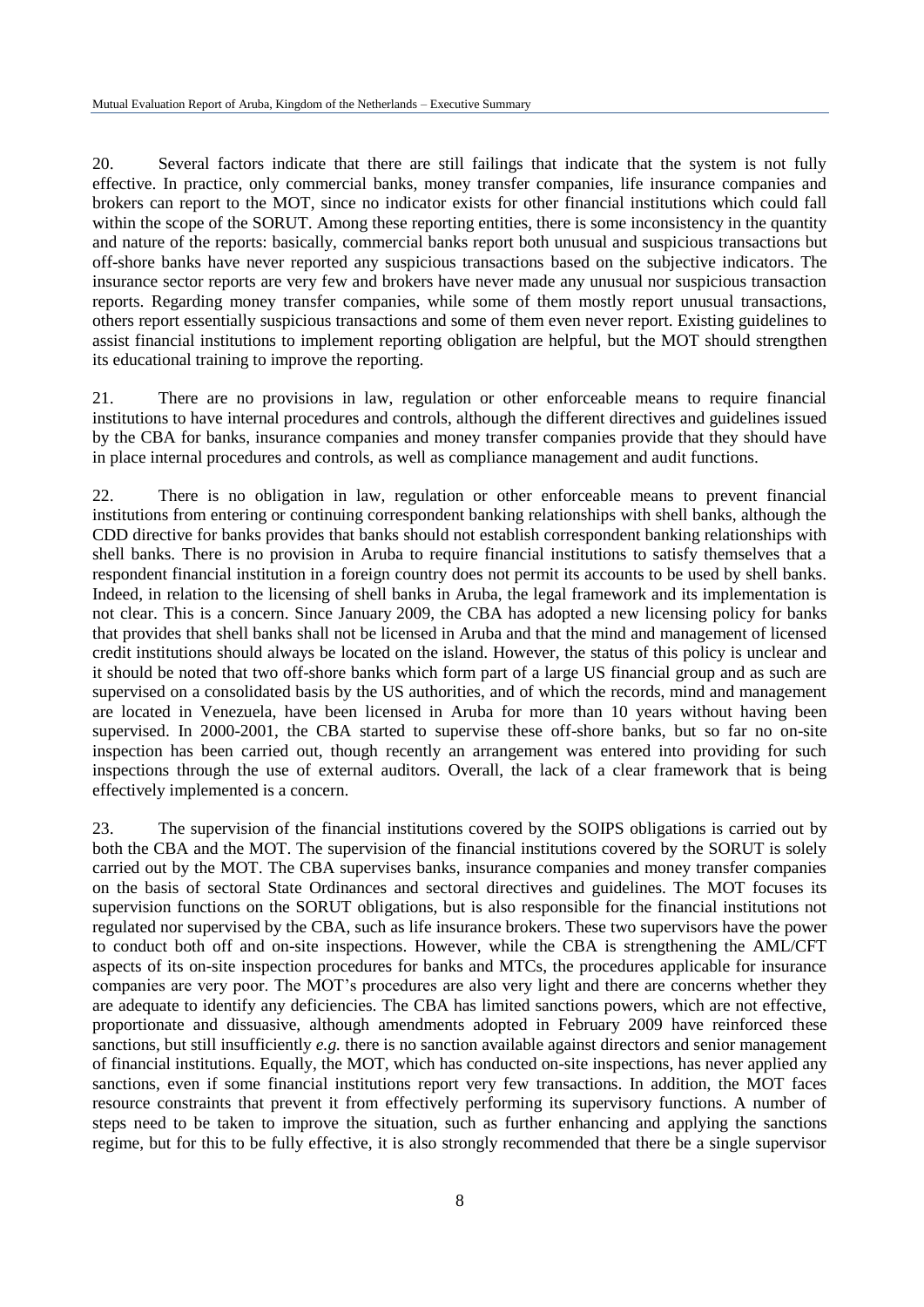for all AML/CFT issues relating to financial institutions, which would logically be best carried out by the CBA, given that it is in the process of creating a new unit focussed on AML/CFT supervision. The CBA could then liaise as necessary with the MOT.

24. Credit institutions, insurance companies and MTCs are subject to licensing requirements, although there is no efficient provision in place to prevent criminals and their associates from holding or being beneficial owners or controlling credit institutions or insurance companies, since, the CBA relies on the information provided by license applicants, but it does not sufficiently check the validity of this information. In addition, the CBA does not apply fit and proper tests on an ongoing basis, only on market entry.

25. The Aruban authorities should urgently introduce a licensing requirement, regulate and supervise life insurance brokers and financial institutions other than banks, insurance companies and MTCs that perform FATF designated financial activities. In particular, the CBA should focus on investment or securities related activities and on the stock exchange market which is not regulated nor supervised. It should also upgrade its enforcement capability, exercising proportionate sanctions against entities found to be in breach of the regime in a timely and consistent manner.

## **Preventive measures – Designated Non-Financial Businesses and Professions**

26. In February 2009, Aruba amended the SOIPS and SORUT to extend their scope to certain DNFBPs, since only casinos were previously subject to AML/CFT requirements, however with some (ongoing) scope limitations as to certain types of activities provided by casinos: the identification threshold of AWG 20 000 (USD 11 000) is too high and internet casinos and cruise ship based casinos are not subject to AML/CFT requirements. Regarding the other DNFBPs, the SOIPS and the SORUT now apply to the following: real estate agents, dealers in certain goods like vehicle, ships, airplanes, antiquities, objects of art, precious metal and precious stones, lawyers, civil notaries, tax advisors and accountants. Nevertheless, the scope of their activities subject to AML/CFT requirements still lacks clarity. In addition, trust and companies services providers, although henceforth supervised by the CBA, are not subject to AML/CFT requirements.

27. The main deficiencies in the AML/CFT preventive measures applicable to financial institutions also apply to DNFBPs. Therefore, they are only required to identify their customer and to report unusual transactions to the MOT, but there is no provision requiring them to obtain information on the nature and purpose of the business relationship, neither to apply simplified or enhanced CDD measures nor to conduct ongoing monitoring and to establish adequate procedures of internal control. Aruba should therefore urgently remedy all these deficiencies, along with the one applicable to financial institutions.

28. Considering the recent nature of the extended coverage of these businesses and professions and the weaknesses of the AML/CFT requirements, there are concerns in relation to the effectiveness of the measures in place. The MOT, which is charged with the supervision and oversight of DNFBPs as regards the provisions of the SOIPS and the SORUT, should urgently identify all DNFBPs and conduct outreach and training to allow them to start implementing their obligations and reporting suspicious transactions.

#### **Legal Persons and Arrangements & Non-Profit Organisations**

29. There are several types of legal persons in Aruba, characterised by their nature, functions and legal status. Traditionally, N.V companies have been used primarily as the corporate vehicle used by local businesses, although a limited percentage were also used for offshore business. Until January 1<sup>st</sup> 2006, A.V.V companies were aimed solely at the offshore market, and thereafter could be used domestically. In January 2009, a new type of limited liability company (V.B.A) was introduced which allows a lot of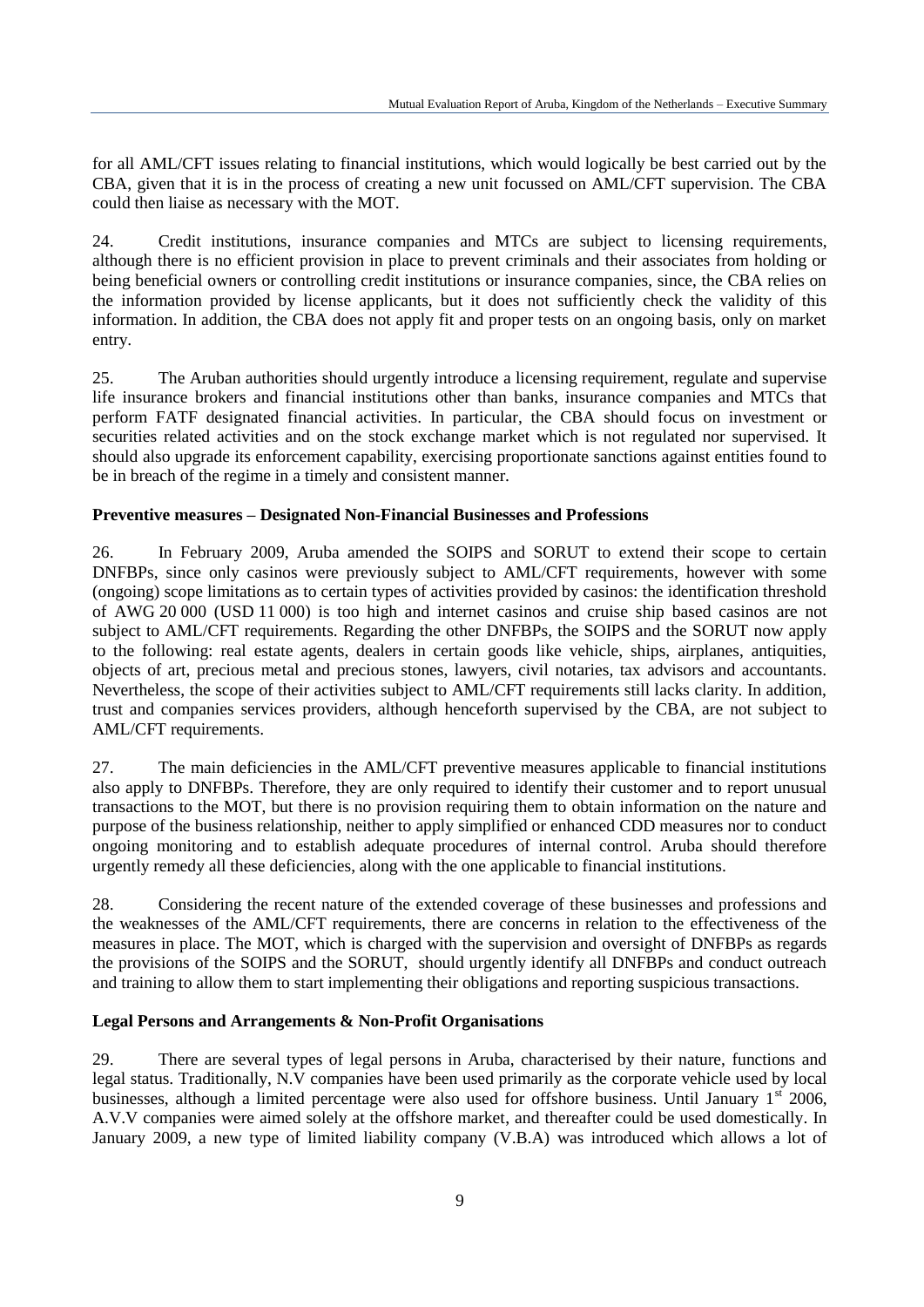flexibility regarding its structure, but which has some improved transparency requirements, as compared to the other forms of companies. The measures in place to ensure adequate transparency concerning the beneficial ownership and control of legal persons in Aruba are inadequate, though it appears that the new VBA company and the recent introduction of supervision of TCSPs represents some progress.

30. As regards AVVs and NVs, there is no requirement to collect or make available information on their beneficial ownership and ultimate control and the system does not provide access to adequate, accurate and current information on beneficial ownership and ultimate control of the companies in a timely manner. Moreover, NVs and AVVs can issue bearer shares, while the measures to ensure transparency as to the shareholders of companies that have issued bearer share are inadequate. Although the new TCSP supervisory law provides that if a TCSP acts as a director or legal representative of a body with bearer shares, the TCSP must either be the custodian of the bearer shares or have knowledge of where the shares are kept, it is insufficient. No consideration has been given, or resources allocated, to dealing effectively with companies that have bearer shares held outside the jurisdiction and which do not choose to immobilise them, and bearer share companies will continue to lack transparency. Moreover Aruba still has to tackle the problem of the AVV companies that do not have TCSPs as legal representatives. The VBA company law appears to provide for additional information on ownership and control, though it does not extend as far as beneficial owners. The new TCSP supervisory law will enhance the controls to some degree however the measures do not fully meet the FATF requirements in relation to identifying the ultimate beneficial owner, and the failure to extend the normal set of CDD and other AML/CFT requirements to TCSPs is a significant lacuna.

31. The different legal forms in which non-profit organisations can operate in Aruba are: foundations, which can also conduct business, and associations. Their statutes are detailed in the State Ordinance on Foundations and the Civil Code of Aruba. Foundations and their directors must be registered in the Commercial Register kept by the Chamber of Commerce: there are currently 1 008 foundations incorporated, 65 of them being non-active. Associations are created by State Decree. In practice, information recorded in the Foundation Register is not kept up-to-date and the detail of the information available is limited. Aruban authorities have not carried out a review of its non-profit sector, in particular on TF risks and have not conducted any outreach on AML/CFT risks. There is no supervision or monitoring in place of the non-profit sector and foundations and associations cannot be revoked in case of ML/TF. In short, Aruba has not yet taken any AML/CFT measures regarding its non-profit sector.

## **National and International Co-operation**

32. The development, co-ordination and implementation of AML/CFT policy in Aruba are carried out through the Aruba FATF Committee, which was established in 1995. This is a platform of government departments involved in AML/CFT. There are also a number of other various consultation and coordination mechanisms involving various operational agencies. Despite the existence of these structures, Aruba has not developed a national strategy to address at least in the medium term the vulnerabilities that exist and the risks it faces. Indeed, the adoption of entire new laws that henceforth extend to a broader set of financial institutions and DNFBPs have not addressed the basic deficiencies of the Aruban regime. Aruba should therefore remedy these, and harmonise the scope of the two State Ordinances and ensure they cover the full range of FATF Recommendations.

33. As a semi-autonomous part of the Kingdom of the Netherlands, Aruba is not by itself able to enter into treaties, conventions and other international agreements with other countries. Treaties are entered by the Kingdom of the Netherlands, and during the ratification Aruba may indicate if it wants the treaty to be applied to it. Aruba is compliant with many elements of the Vienna and the Palermo Conventions. However, due to the absence of criminalisation of TF and the lack of a system to implement UNSCR 1267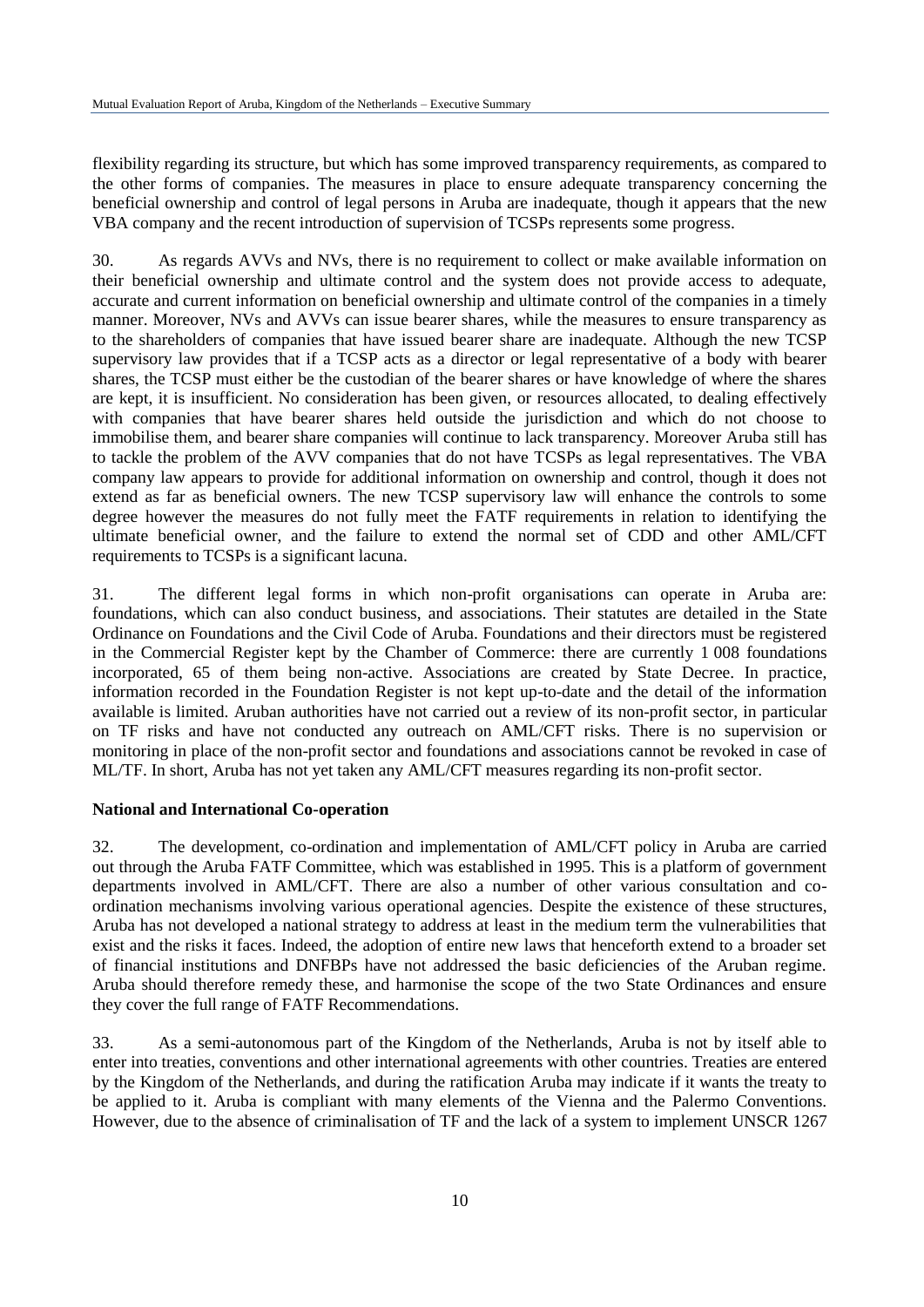and UNSCR 1373, Aruba has still many important steps to take to implement the requirements of the Terrorist Financing Convention.

34. Aruba, as part of the Kingdom of the Netherlands, is a party to a number of international conventions, which include provisions allowing for mutual legal assistance (MLA). Aruba has also entered into a limited number of bilateral MLA treaties. In addition, Aruba can also provide assistance based on the principle of reciprocity, as far as the request is considered "reasonable". Since dual criminality is required in most cases for MLA, the lack of a TF offence impacts on the extent and effectiveness of MLA provided by Aruba. Equally, the limitations regarding the scope of predicate offence for ML and the deficiencies identified regarding seizure and confiscation powers also limit Aruba's ability to provide MLA. In addition, due to the lack of available data and to the lack of resources of the Public Prosecutor's Office, it has not been demonstrated that Aruba can handle MLA request in a timely and effective manner.

35. Aruba is not primarily responsible for extradition, which is an issue for the Kingdom of the Netherlands. Aruba cannot therefore enact legislation or take other measures by itself. Aruba is party to a number of extradition treaties, such as the European Convention on Extradition. In addition, Aruba has entered into several bilateral extradition treaties through the Kingdom. ML would generally be an extraditable offence, unless it is relates to conduct that would not amount to a predicate offence in Aruba. The lack of TF offence would also thus affect Aruba's ability to extradite persons sought for this offence. The lack of statistics prevents the assessment of the effectiveness of the provisions.

36. The CBA has been given the possibility to exchange information with its foreign counterparts, but in practice this power is limited in particular by the narrow scope of financial institutions it supervises and by the fact that, with regard to banks and insurance companies, it can only exchange information that is already in its possession. Indeed, the CBA cannot conduct inquiries on behalf of a foreign counterpart. With respect to money transfer companies, the CBA can conduct inquiries on behalf of foreign counterparts. The MOT, as a supervisory body for all financial institutions and DNFBPs subject to AML/CFT obligations, cannot exchange information with foreign supervisors. Its capacities to exchange information are limited to its FIU functions, and only those with which it has a MOU. In this circumstance, it can only provide information already in its possession and it can only search open databases, but not other databases it has direct or indirect access. Although exchange of information by law enforcement authorities is allowed by the CCrPA, Aruba did not provide detailed information on this issue, and it is therefore not possible to assess how adequate this is and whether it is effective in practice.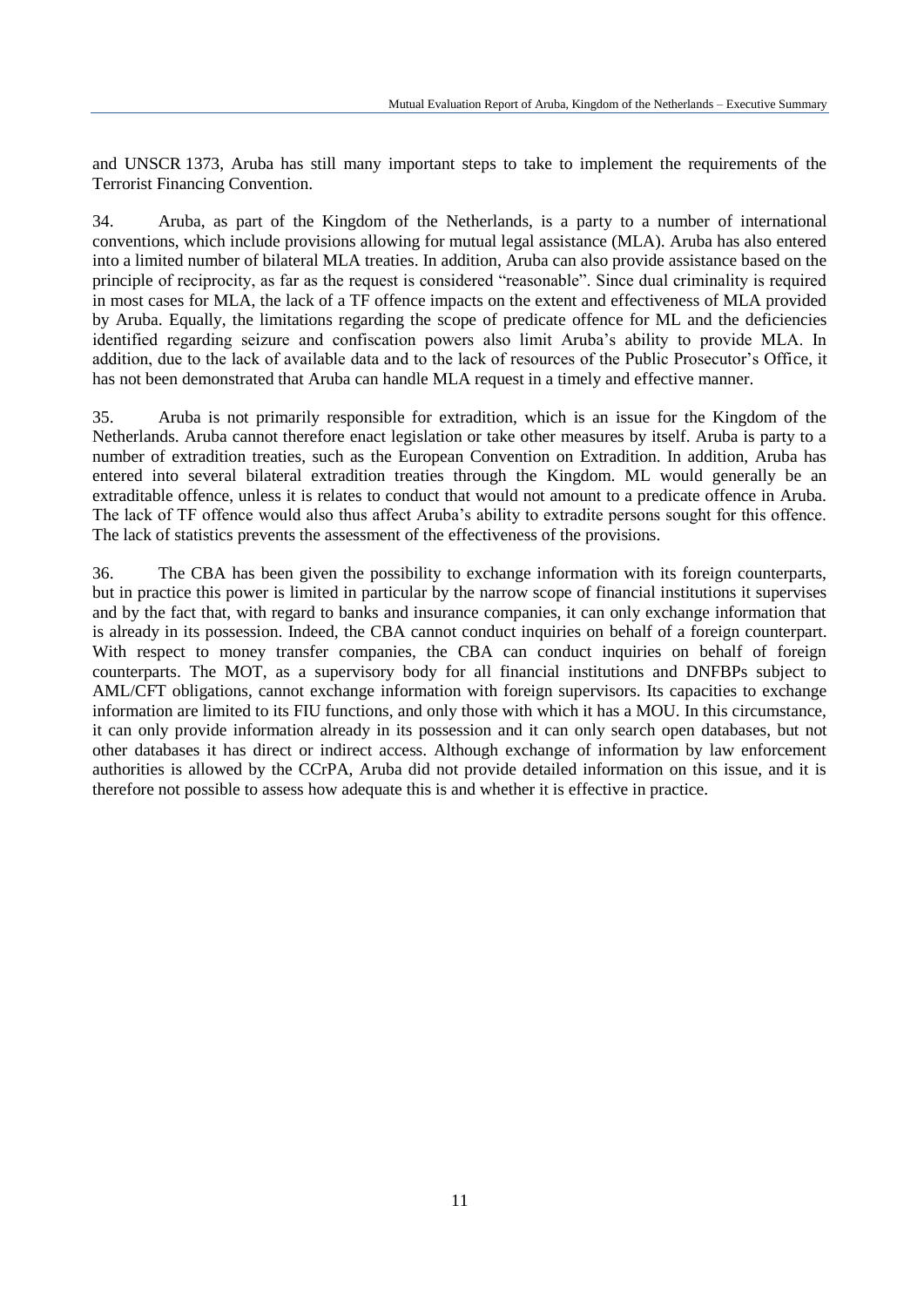## **Table 1: Ratings of Compliance with FATF Recommendations**

The rating of compliance vis-à-vis the FATF Recommendations should be made according to the four levels of compliance mentioned in the 2004 Methodology (Compliant (C), Largely Compliant (LC), Partially Compliant (PC), Non-Compliant (NC)), or could, in exceptional cases, be marked as not applicable (na).

| <b>Forty Recommendations</b>                                                            | Rating    | Summary of factors underlying rating                                                                                                                                                                                                                                                                                                                                                                                                                                                                                                                                                                                                                                      |
|-----------------------------------------------------------------------------------------|-----------|---------------------------------------------------------------------------------------------------------------------------------------------------------------------------------------------------------------------------------------------------------------------------------------------------------------------------------------------------------------------------------------------------------------------------------------------------------------------------------------------------------------------------------------------------------------------------------------------------------------------------------------------------------------------------|
| <b>Legal system</b>                                                                     |           |                                                                                                                                                                                                                                                                                                                                                                                                                                                                                                                                                                                                                                                                           |
| ML offence<br>1.                                                                        | LC        | The ML offence does not adequately cover all<br>designated categories of predicate offences<br>(TF, counterfeiting and piracy of products,<br>insider trading and market manipulation,<br>environmental crime, fraud).<br>The full range of ancillary offences are not<br>$\bullet$<br>provided for as neither conspiracy<br>nor<br>association to commit are applicable to ML.<br>There is a lack of a clear, unequivocal provision<br>$\bullet$<br>pursuant to which Aruba can prosecute ML<br>based on foreign predicate offences.                                                                                                                                     |
| 2.<br>ML offence - mental element and corporate<br>liability                            | LC        | Due to the lack of data on ML sentencing, is<br>$\bullet$<br>not possible to assess whether natural and<br>legal persons<br>are subject to effective,<br>proportionate and dissuasive sanctions for ML.                                                                                                                                                                                                                                                                                                                                                                                                                                                                   |
| Confiscation and provisional measures<br>3.                                             | <b>PC</b> | No power to confiscate or take provisional<br>$\bullet$<br>measures in relation to terrorist financing<br>(unless the criminal activity also amounts to a<br>terrorist offence) or several predicate offences<br>for ML (see R.1).<br>No clear provision to allow the confiscation of<br>$\bullet$<br>property derived indirectly from the proceeds of<br>crime, such as income and other benefits.<br>Inability to take action against property held in<br>$\bullet$<br>the name of third parties under the special<br>confiscation powers.<br>Lack of evidence of effective implementation of<br>$\bullet$<br>the powers to confiscate and take provisional<br>measures |
|                                                                                         |           |                                                                                                                                                                                                                                                                                                                                                                                                                                                                                                                                                                                                                                                                           |
| <b>Preventive measures</b><br>Secrecy laws consistent with the<br>4.<br>Recommendations | LC        | It is unclear whether MTC's are able to<br>$\bullet$<br>exchange<br>information<br>according<br>the<br>to<br>requirements of SR VII.<br>Although financial institutions are allowed to<br>$\bullet$<br>share information with the CBA by State<br>Ordinance, Article 286 of the Criminal Code<br>criminal criminalises the fact of revealing secret<br>information.                                                                                                                                                                                                                                                                                                       |
| Customer due diligence<br>5.                                                            | NC        | The full scope of financial services is not<br>$\bullet$<br>covered by the CDD obligations:<br>o Consumer credit and loans provided by<br>financial institutions not falling under the<br>definition of credit institutions<br>Financial guarantees and commitments<br>$\circ$<br>performed by non-credit institutions;<br>Issuing and managing of means of payment<br>$\circ$<br>Trading in money market instruments,<br>$\circ$<br>foreign exchange transactions, exchange,<br>interest rate and index instruments and                                                                                                                                                  |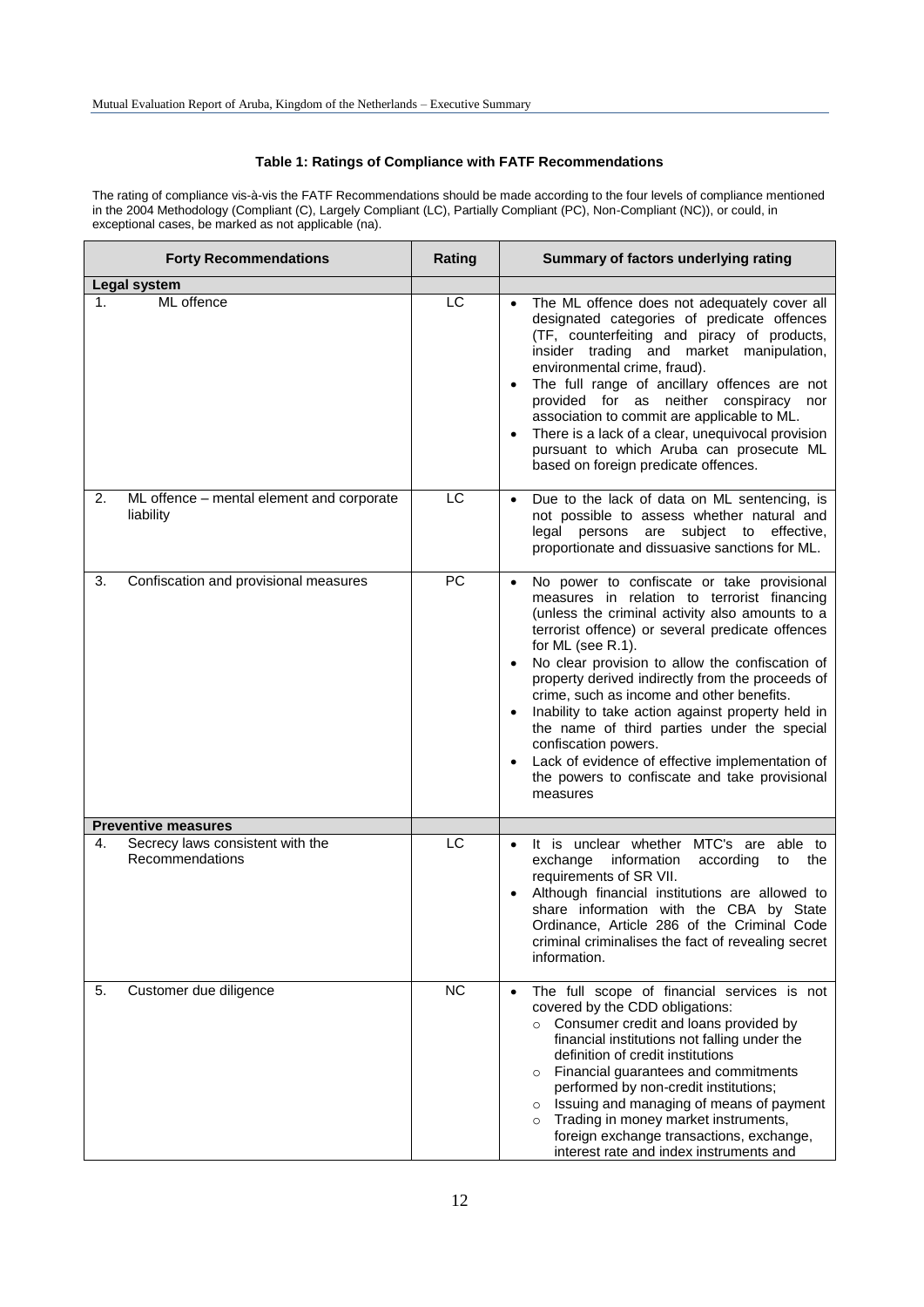| <b>Forty Recommendations</b> | Rating | Summary of factors underlying rating                                                                                                                                                                                                                                                                                                                                                                                                                                                                                                                                                                                                                                                                                                                                                                                                                                                                                                                                                                                                                                                                                                                                                                                                                                                                                                                                                                                                                                                                                                                                                                                                                                                                                                                                                                                                   |
|------------------------------|--------|----------------------------------------------------------------------------------------------------------------------------------------------------------------------------------------------------------------------------------------------------------------------------------------------------------------------------------------------------------------------------------------------------------------------------------------------------------------------------------------------------------------------------------------------------------------------------------------------------------------------------------------------------------------------------------------------------------------------------------------------------------------------------------------------------------------------------------------------------------------------------------------------------------------------------------------------------------------------------------------------------------------------------------------------------------------------------------------------------------------------------------------------------------------------------------------------------------------------------------------------------------------------------------------------------------------------------------------------------------------------------------------------------------------------------------------------------------------------------------------------------------------------------------------------------------------------------------------------------------------------------------------------------------------------------------------------------------------------------------------------------------------------------------------------------------------------------------------|
|                              |        | commodity future trading<br>Participation in securities issues and<br>$\circ$<br>provision of financial services related to<br>such issues<br>Individual and collective portfolio<br>$\circ$<br>management<br>The investing, administering and managing<br>$\circ$<br>of funds, money on behalf of other persons<br>(including the companies pension funds)<br>Foreign currency exchange transactions,<br>$\circ$<br>except where conducted by credit<br>institutions<br>Certain categories of financial service providers<br>are not covered by the scope of the SOIPS:<br>Intermediaries operating on the stock<br>$\circ$<br>exchange market of Aruba, which is neither<br>regulated or supervised<br>o Life insurance agents<br>o Currency exchange transactions performed<br>by other entities than credit institutions<br>Money and currency change performed by<br>banks is covered only below the threshold of<br>AWG 20 000<br>There is no clear obligation to identify<br>$\bullet$<br>situations<br>of<br>occasional<br>customers<br>in in<br>transactions covered by SRVII<br>There are no obligations in law or regulation to<br>identify the client when the financial institutions<br>have doubts about the veracity or adequacy of<br>previously obtained identification data<br>Financial institutions are not required to identify<br>the client in situation where there is a suspicion<br>of ML or TF<br>Identification of legal persons is based on<br>$\bullet$<br>potentially inaccurate documents and financial<br>institutions are not obliged to verify the identity<br>of the directors of legal persons<br>There are no provisions on the identification of<br>$\bullet$<br>customers that are foreign trusts or other<br>similar legal arrangements<br>There is no obligation to identify legal person in |
|                              |        | circumstances when a legal person is acting on<br>behalf of another person<br>Financial institutions are neither required to<br>$\bullet$                                                                                                                                                                                                                                                                                                                                                                                                                                                                                                                                                                                                                                                                                                                                                                                                                                                                                                                                                                                                                                                                                                                                                                                                                                                                                                                                                                                                                                                                                                                                                                                                                                                                                              |
|                              |        | understand the ownership and control structure<br>of the legal person/legal arrangement customer<br>nor obliged to determine who are the beneficial<br>owners (i.e. natural persons that ultimately own<br>or control the customer)                                                                                                                                                                                                                                                                                                                                                                                                                                                                                                                                                                                                                                                                                                                                                                                                                                                                                                                                                                                                                                                                                                                                                                                                                                                                                                                                                                                                                                                                                                                                                                                                    |
|                              |        | There<br>are<br>no<br>requirements<br>obtain<br>to<br>$\bullet$<br>information on the purpose and nature of the<br>business relationship<br>There are no requirements to conduct ongoing<br>$\bullet$                                                                                                                                                                                                                                                                                                                                                                                                                                                                                                                                                                                                                                                                                                                                                                                                                                                                                                                                                                                                                                                                                                                                                                                                                                                                                                                                                                                                                                                                                                                                                                                                                                  |
|                              |        | monitoring on the business relationship and<br>transactions<br>There are no requirements to apply enhanced                                                                                                                                                                                                                                                                                                                                                                                                                                                                                                                                                                                                                                                                                                                                                                                                                                                                                                                                                                                                                                                                                                                                                                                                                                                                                                                                                                                                                                                                                                                                                                                                                                                                                                                             |
|                              |        | diligence<br>for<br>high<br>risk<br>due<br>business<br>relationships<br>There are no requirements for financial                                                                                                                                                                                                                                                                                                                                                                                                                                                                                                                                                                                                                                                                                                                                                                                                                                                                                                                                                                                                                                                                                                                                                                                                                                                                                                                                                                                                                                                                                                                                                                                                                                                                                                                        |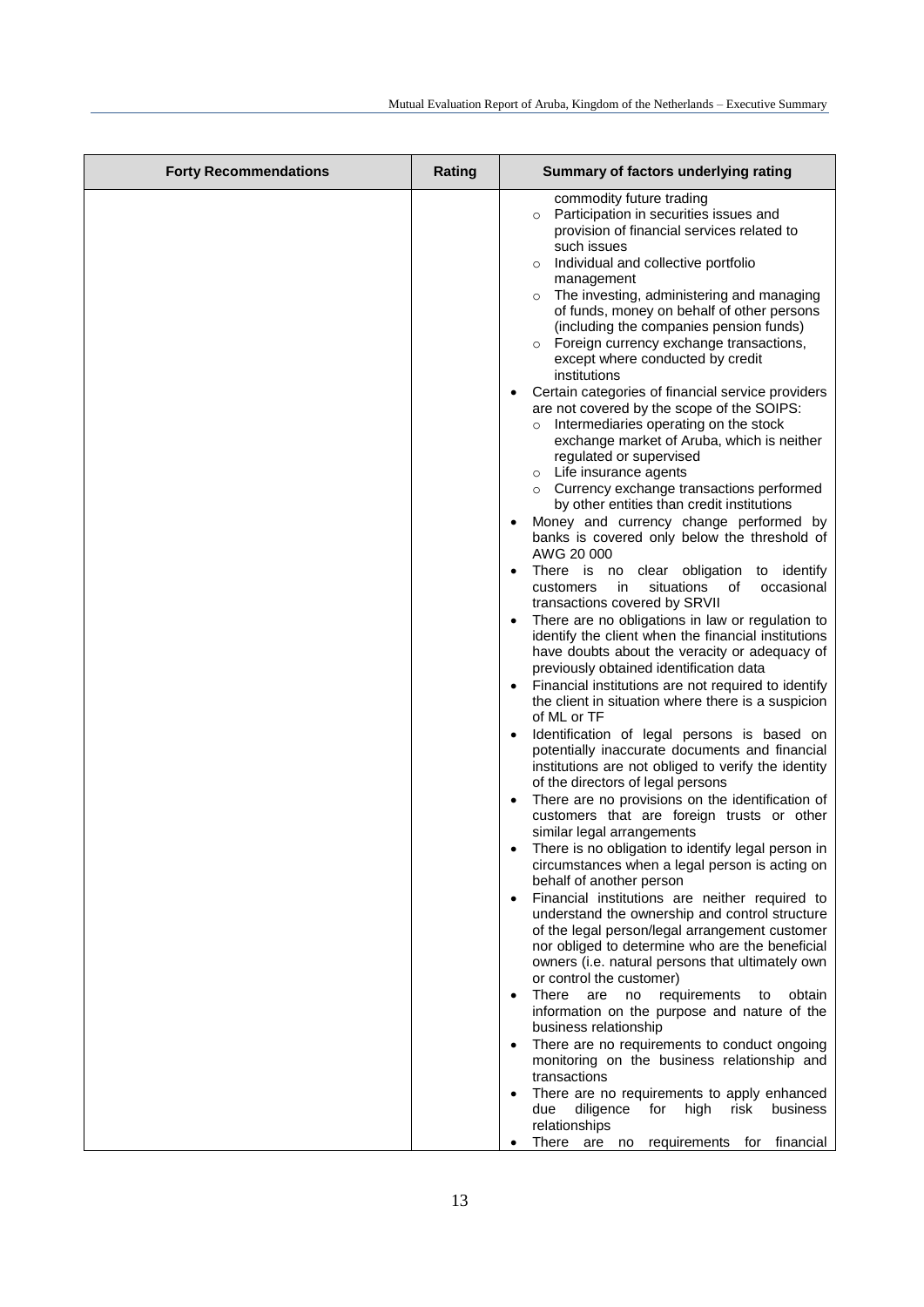| <b>Forty Recommendations</b>                          | Rating    | Summary of factors underlying rating                                                                                                                                                                                                                                                                                                                                                                                                                                                                                                                                                                                                                                                                                                                                                                                                                                                                                                                                                                                                                                                                                                                                                                                                                                                                                                                                                                                 |
|-------------------------------------------------------|-----------|----------------------------------------------------------------------------------------------------------------------------------------------------------------------------------------------------------------------------------------------------------------------------------------------------------------------------------------------------------------------------------------------------------------------------------------------------------------------------------------------------------------------------------------------------------------------------------------------------------------------------------------------------------------------------------------------------------------------------------------------------------------------------------------------------------------------------------------------------------------------------------------------------------------------------------------------------------------------------------------------------------------------------------------------------------------------------------------------------------------------------------------------------------------------------------------------------------------------------------------------------------------------------------------------------------------------------------------------------------------------------------------------------------------------|
|                                                       |           | institutions to consider making suspicious<br>transaction report when they fail to identify and<br>verify the identity of customer<br>There is no obligation to apply CDD<br>$\bullet$<br>requirements to existing customers on the<br>basis of materiality and risk<br>The effective implementation of the requirements<br>that exist is undermined by factors such as:<br>The definition of financial services subject to<br>AML/CFT obligations is vague, thus making it<br>unclear for financial institutions if they are<br>subject to AML/CFT requirements<br>The SOIPS and the SORUT are inconsistent in<br>terms of the scope of the services they cover<br>The SOIPS does not allow financial institutions<br>$\bullet$<br>to complete the verification of the identity of<br>their customers and beneficial owners during<br>the course of establishing a business<br>relationship, while in practice some financial<br>institutions have recourse to this practice<br>The provisions of the AML/CFT directive for the<br>banking and insurance sectors to a certain<br>extent contradictory with the provisions of the<br><b>SOIPS</b><br>Although financial institutions are not permitted<br>to apply reduced or simplified CDD where there<br>are lower risks, the directives, which are not<br>enforceable means, allow it, thus leading to a<br>lack of clarity and some implementation<br>problems. |
| Politically exposed persons<br>6.                     | <b>NC</b> | There are no requirements to apply any<br>$\bullet$<br>additional CDD requirements vis-a-vis PEPs.\                                                                                                                                                                                                                                                                                                                                                                                                                                                                                                                                                                                                                                                                                                                                                                                                                                                                                                                                                                                                                                                                                                                                                                                                                                                                                                                  |
| Correspondent banking<br>7.                           | <b>NC</b> | There are no AML/CFT requirements vis-a-vis<br>$\bullet$<br>cross-border correspondent banking.                                                                                                                                                                                                                                                                                                                                                                                                                                                                                                                                                                                                                                                                                                                                                                                                                                                                                                                                                                                                                                                                                                                                                                                                                                                                                                                      |
| New technologies & non face-to-face<br>8.<br>business | <b>NC</b> | There are no requirements to safeguard<br>$\bullet$<br>against misuse of technological developments.                                                                                                                                                                                                                                                                                                                                                                                                                                                                                                                                                                                                                                                                                                                                                                                                                                                                                                                                                                                                                                                                                                                                                                                                                                                                                                                 |
| 9.<br>Third parties and introducers                   | <b>NC</b> | There are no provisions to make reliance on<br>third parties subject to the requirements of<br>Recommendation 9, even though reliance on<br>third parties is applied in practice by financial<br>institutions,<br>including<br>banks,<br>based<br>on<br>provisions set out in the CDD directive for<br>banks issued by the CBA.                                                                                                                                                                                                                                                                                                                                                                                                                                                                                                                                                                                                                                                                                                                                                                                                                                                                                                                                                                                                                                                                                      |
| 10. Record keeping                                    | LC        | The full scope of financial services is not<br>$\bullet$<br>covered by records keeping requirements.<br>requirements<br>specific<br>for<br>financial<br>No<br>institutions to record transactions in a manner<br>reconstruction<br>individual<br>permit<br>of<br>to<br>occasional<br>transactions,<br>particular<br>for<br>in<br>customers.<br>No requirement to make this information<br>available on a timely basis to competent<br>authorities.                                                                                                                                                                                                                                                                                                                                                                                                                                                                                                                                                                                                                                                                                                                                                                                                                                                                                                                                                                   |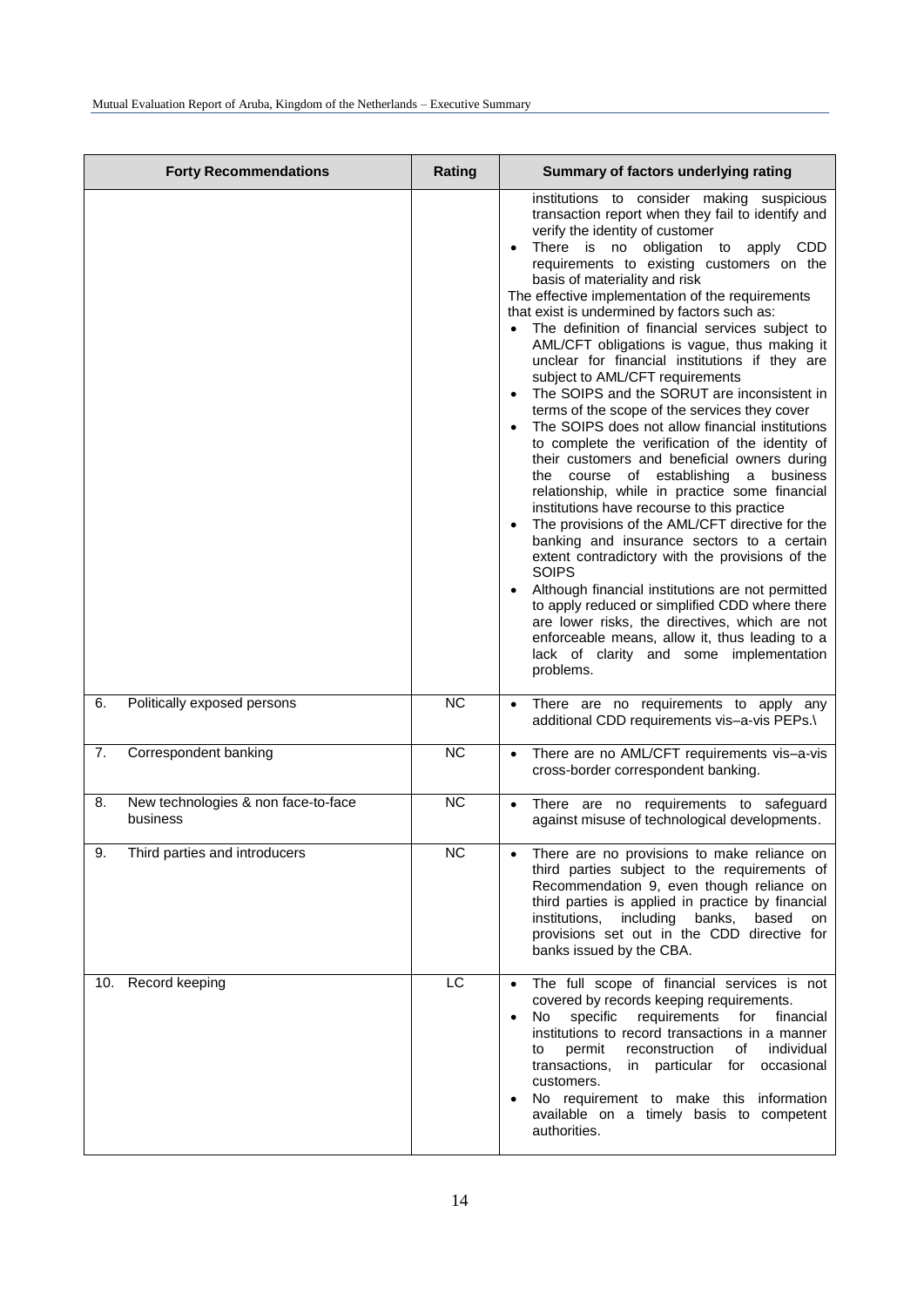| <b>Forty Recommendations</b>            | <b>Rating</b> | Summary of factors underlying rating                                                                                                                                                                                                                                                                                                                                                                                                                                                                                                                                                                                                                                                                                                                                                                                                                                                                                                                                                                                                                                                                                                                                                                                                                                                                                                                                                                                                                                                                                                                                            |
|-----------------------------------------|---------------|---------------------------------------------------------------------------------------------------------------------------------------------------------------------------------------------------------------------------------------------------------------------------------------------------------------------------------------------------------------------------------------------------------------------------------------------------------------------------------------------------------------------------------------------------------------------------------------------------------------------------------------------------------------------------------------------------------------------------------------------------------------------------------------------------------------------------------------------------------------------------------------------------------------------------------------------------------------------------------------------------------------------------------------------------------------------------------------------------------------------------------------------------------------------------------------------------------------------------------------------------------------------------------------------------------------------------------------------------------------------------------------------------------------------------------------------------------------------------------------------------------------------------------------------------------------------------------|
| Unusual transactions<br>11.             | PC            | The full scope of financial services is not<br>$\bullet$<br>covered by requirements with respect to<br>Recommendation 11.<br>There is no specific requirement to monitor all<br>complex, unusual large transactions unless<br>they meet the indicators of unusual large<br>transactions that must be reported to the FIU.<br>There is no explicit requirement to examine the<br>background and purpose of these unusual<br>transactions and to set forth the findings in<br>writing.<br>There is no requirement to keep a record of<br>$\bullet$<br>financial institutions' findings in relation to<br>complex, unusual large or unusual patterns of<br>transactions.                                                                                                                                                                                                                                                                                                                                                                                                                                                                                                                                                                                                                                                                                                                                                                                                                                                                                                           |
| DNFBP - R.5, 6, 8-11<br>12.             | <b>NC</b>     | Casinos:<br>The threshold for the identification requirement<br>$\bullet$<br>is too high (AWG 20 000 or USD 11 000).<br>Internet casinos are not prohibited but they are<br>not subject to AML/CFT obligations.<br>Cruise ship based casinos are not covered by<br>CDD requirements.<br>Other DNFBPs:<br>TCSPs - the definition of "trust company" is not<br>$\bullet$<br>fully in line with FATF requirements.<br>AML/CFT requirements as set out in the SOIPS<br>and SORUT do not apply to them, and the<br>identification<br>requirements<br>in<br>the<br>new<br>legislation are inadequate.<br>Real estate agents are not required to perform<br>CDD in relation to both the purchasers and the<br>vendors of immobile properties.<br>Deficiencies identified in Recommendation 5<br>$\bullet$<br>also apply to DNFBPs.<br>Obligations in Recommendations 6, 8, 9 and 11<br>are not applied to DNFBPs.<br>Deficiencies identified for Recommendation 10<br>also apply to DNFBPs.<br>Lawyers and notaries are not subject to CDD<br>requirements for their activities relating to the<br>legal status of a client, his legal representation<br>or defence, the giving of advice before, during<br>and after a legal case or the giving of advice on<br>the start or avoidance of a legal case.<br>Professional secrecy rules should not be<br>applied to create CDD and record keeping<br>exemptions.<br>Effectiveness:<br>Low level of effectiveness of the new provisions<br>of the revised SOIPS as they have not been<br>subject to proper consultation by the industry. |
| Suspicious transaction reporting<br>13. | <b>PC</b>     | The scope of the ML predicate offences for<br>$\bullet$<br>STR reporting does not satisfy all the FATF<br>standards.                                                                                                                                                                                                                                                                                                                                                                                                                                                                                                                                                                                                                                                                                                                                                                                                                                                                                                                                                                                                                                                                                                                                                                                                                                                                                                                                                                                                                                                            |
|                                         |               | The scope of SORUT is unclear, but the whole<br>range of financial activities is not covered.<br>The scope of the SORUT and the SOIPS are<br>$\bullet$                                                                                                                                                                                                                                                                                                                                                                                                                                                                                                                                                                                                                                                                                                                                                                                                                                                                                                                                                                                                                                                                                                                                                                                                                                                                                                                                                                                                                          |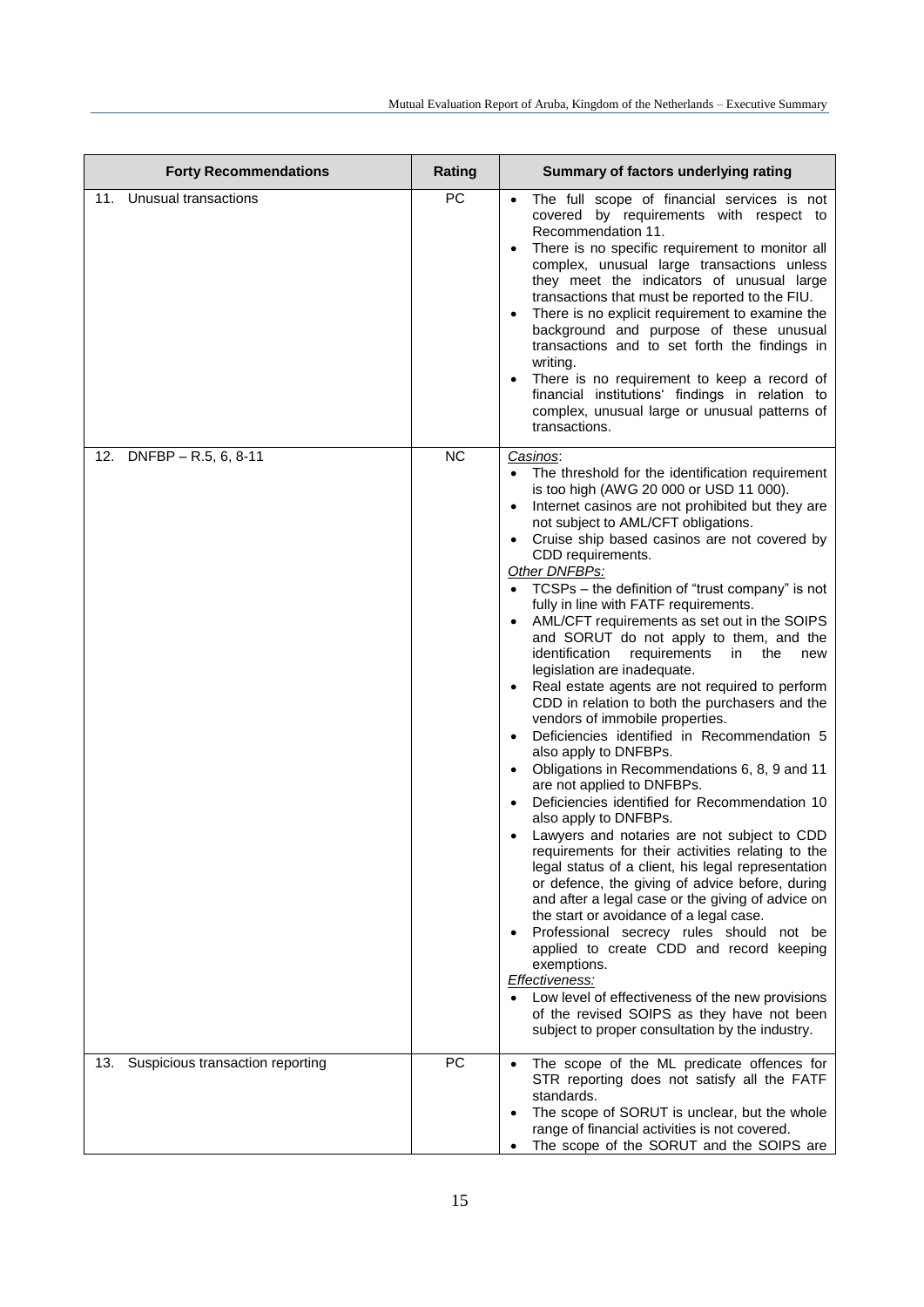| <b>Forty Recommendations</b>                 | Rating    | Summary of factors underlying rating                                                                                                                                                                                                                                                                                                                                                                                                                                                                                                                                                                                                                                                                                                                                                                                                                                                                                                                                                                                |
|----------------------------------------------|-----------|---------------------------------------------------------------------------------------------------------------------------------------------------------------------------------------------------------------------------------------------------------------------------------------------------------------------------------------------------------------------------------------------------------------------------------------------------------------------------------------------------------------------------------------------------------------------------------------------------------------------------------------------------------------------------------------------------------------------------------------------------------------------------------------------------------------------------------------------------------------------------------------------------------------------------------------------------------------------------------------------------------------------|
|                                              |           | not harmonised, which would in some cases<br>undermine the quality of the information<br>reported.<br>Lack of indicators to identify suspicious<br>transactions for a number of financial services,<br>which de facto exclude them from the reporting<br>regime.<br>Effectiveness:<br>In general, there are some concerns about the<br>effectiveness of the reporting system, in<br>particular regarding TF related transactions,<br>and also due to inconsistency regarding the<br>nature and the number of reports made by<br>reporting entities.                                                                                                                                                                                                                                                                                                                                                                                                                                                                 |
| 14. Protection & no tipping-off              | PC        | Protection of financial institutions from penal<br>and civil liability for breach of rules of<br>confidentiality is not sufficiently assured since<br>Article 286 of CrCA is not included in the same<br>harbour provision.<br>The safe harbour provision does not apply<br>when it is made plausible that the reporting<br>entity should not have proceeded to making the<br>report in reason - the threshold is higher than<br>good faith.<br>The civil safe harbour provision does not apply<br>to employees of the reporting entity<br>Public access to information provisions in<br>SORUT can undermine the effectiveness of the<br>prohibition on tipping-off.                                                                                                                                                                                                                                                                                                                                                |
| Internal controls, compliance & audit<br>15. | <b>NC</b> | The scope issues identified for Rec. 5 also<br>$\bullet$<br>apply.<br>There are no provisions in law, regulation or<br>other enforceable means that require financial<br>institutions to establish and maintain internal<br>procedures, polices and controls to prevent ML<br>and TF;<br>There are no provisions in law, regulation or<br>other enforceable means that require financial<br>institutions to develop appropriate compliance<br>management, or at least to designate a<br>compliance officer;<br>There are no provision in law, regulation or<br>$\bullet$<br>other enforceable means that require financial<br>institutions<br>maintain<br>adequately<br>to<br>an<br>resourced and independent audit function;<br>There are no provisions in law, regulation or<br>$\bullet$<br>other enforceable means that require financial<br>institutions to establish an ongoing employee<br>training programme and to put in place<br>screening procedures to ensure high standards<br>when hiring employees. |
| DNFBP - R.13-15 & 21<br>16.                  | <b>NC</b> | No AML/CFT measures apply to TCSPs.<br>$\bullet$<br>The scope of the predicate offences for STR<br>$\bullet$<br>reporting does not satisfy all the FATF<br>standards.<br>The effectiveness of the unusual transactions                                                                                                                                                                                                                                                                                                                                                                                                                                                                                                                                                                                                                                                                                                                                                                                              |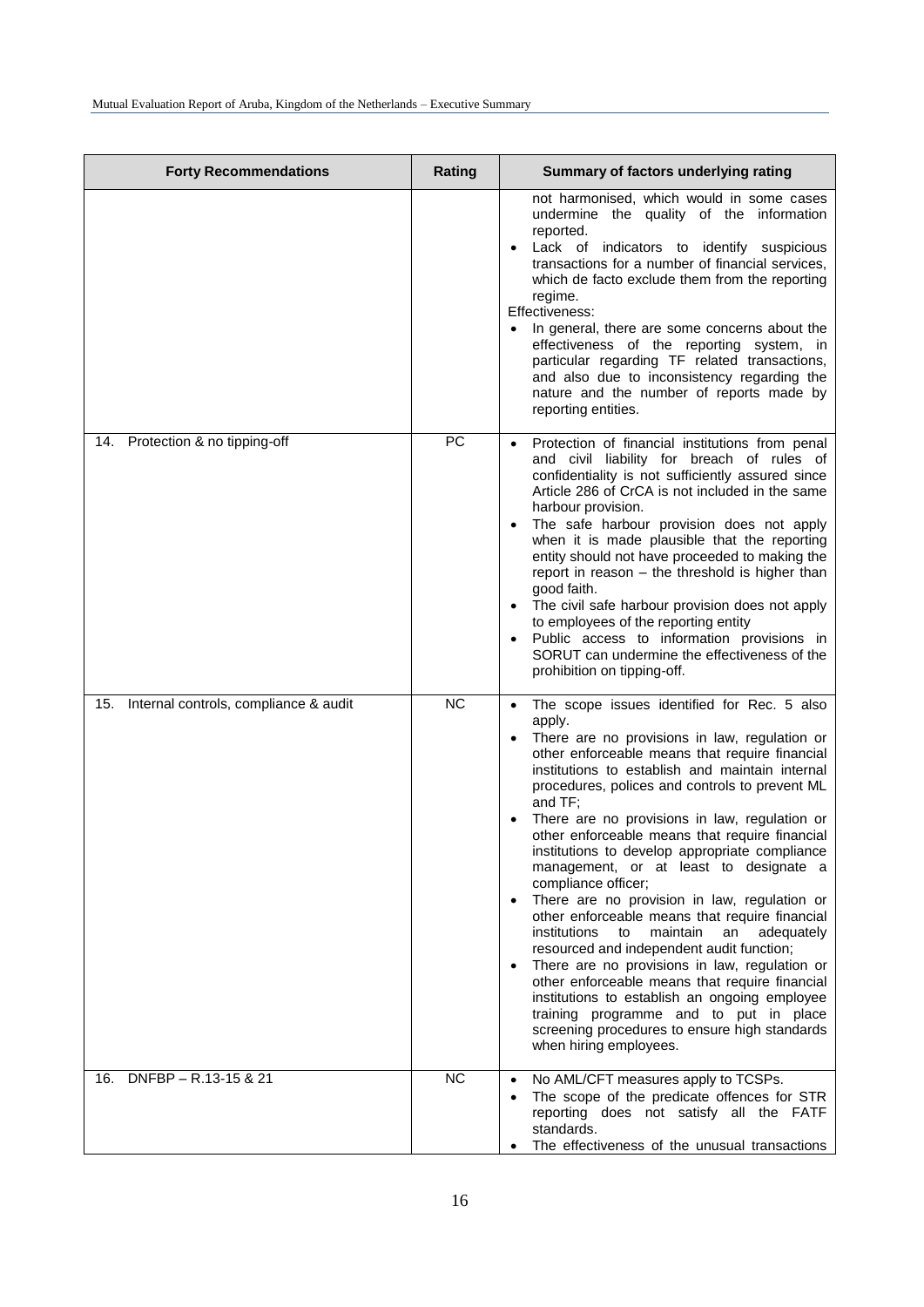| <b>Forty Recommendations</b> | Rating    | Summary of factors underlying rating                                                                                                                                                                                                                                                                                                                                                                                                                                                                                                                                                                                                                                                                                                                                                                                                                                                       |
|------------------------------|-----------|--------------------------------------------------------------------------------------------------------------------------------------------------------------------------------------------------------------------------------------------------------------------------------------------------------------------------------------------------------------------------------------------------------------------------------------------------------------------------------------------------------------------------------------------------------------------------------------------------------------------------------------------------------------------------------------------------------------------------------------------------------------------------------------------------------------------------------------------------------------------------------------------|
|                              |           | reporting regime is as yet untested, except for<br>casinos where it is low.<br>DNFBPs are not obliged to establish and<br>maintain internal procedures, policies and<br>controls to prevent ML and TF, to maintain an<br>adequately resourced and independent audit<br>function to test compliance, to establish<br>ongoing employee training on ML and TF<br>techniques and risks, nor to put in place<br>screening procedures to ensure high standards<br>when hiring employees.<br>DNFBPs are not required to pay special<br>attention to transactions with countries which<br>do not or do not adequately implement the<br>FATF Recommendations.<br>The limitations in Recommendation 14 as<br>applied to financial institutions also apply to<br>DNFBPs.                                                                                                                              |
| Sanctions<br>17.             | <b>NC</b> | The scope issues identified in the preamble of<br>section 3 of this report also apply.<br>The range of sanctions of the CBA and the<br>MOT, although expanded under the new law,<br>are not broad enough and are not effective,<br>proportionate and dissuasive.<br>There are no sanctions available against<br>$\bullet$<br>directors and senior managers of financial<br>institutions.<br>The level of fines, which may be issued, is low,<br>in particular for credit institutions and insurance<br>companies.<br>There are no sanctions available for securities<br>firms as they do not fall under the scope of the<br>AML/CFT obligations.<br>No procedures in place as yet to impose<br>$\bullet$<br>sanctions.<br>Effectiveness of sanctions regime still to be<br>tested.                                                                                                         |
| 18. Shell banks              | <b>NC</b> | The facts show that there has been no effective<br>$\bullet$<br>implementation of the Policy rule.<br>There is no explicit requirement to withdraw a<br>licence granted to a credit institution that would<br>later become a shell-bank.<br>There is no prohibition in law, regulation or<br>enforceable<br>other<br>means<br>on<br>financial<br>institutions from entering into or continuing<br>correspondent banking relationships with shell<br>banks<br>There is no obligation to require financial<br>to<br>satisfy themselves<br>institutions<br>that<br>respondent financial institutions in a foreign<br>country do not permit their accounts to be used<br>by shell banks.<br>Effectiveness: Despite there being 2 licensed<br>$\bullet$<br>banks with mind and management and records<br>outside of Aruba, no real supervisory action<br>has been taken for more than 10 years. |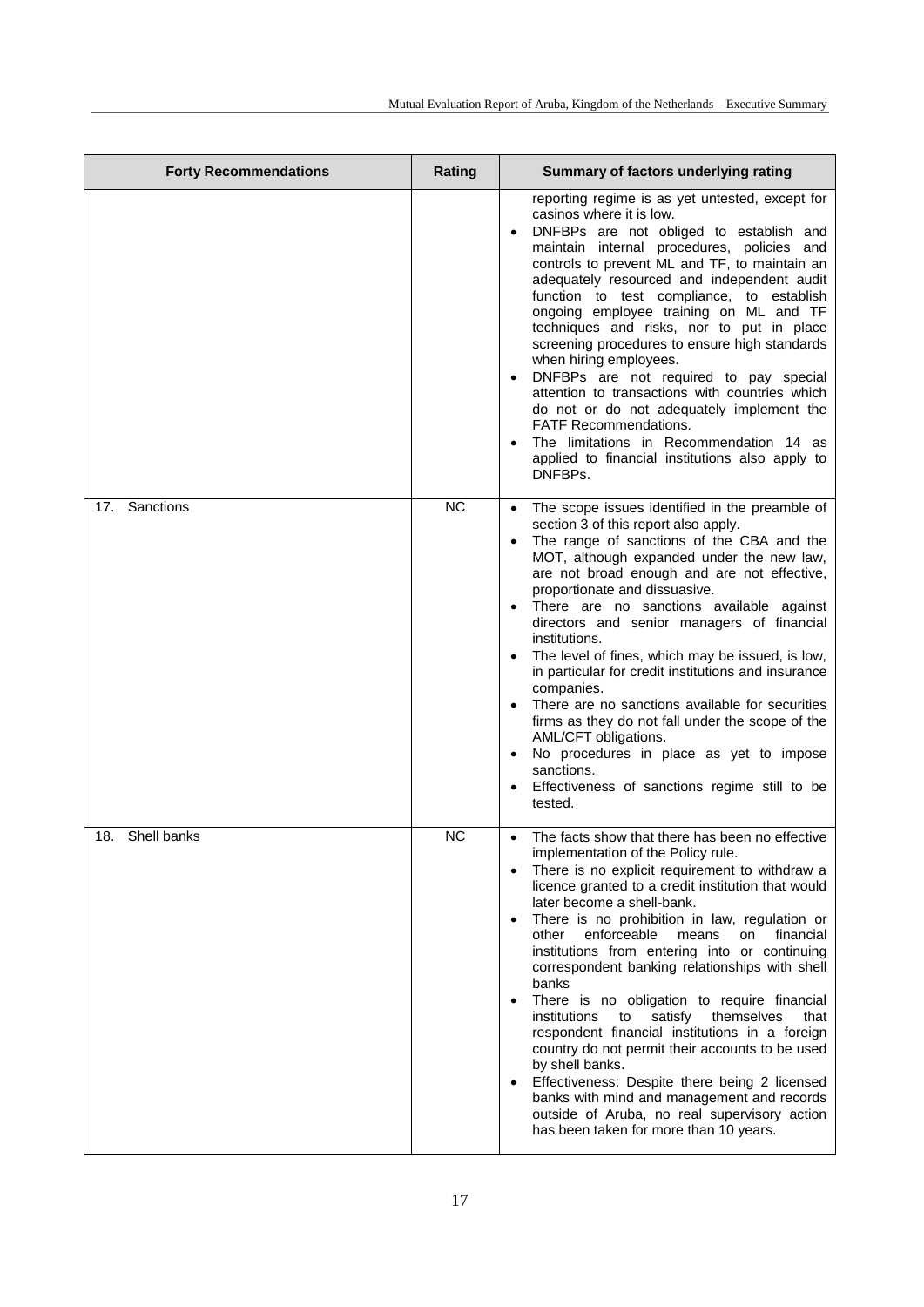| <b>Forty Recommendations</b>                         | Rating         | Summary of factors underlying rating                                                                                                                                                                                                                                                                                                                                                                                                                                                                                                                                                                                                                                                                                                                                                                                                                                                                                                                                                                                                 |
|------------------------------------------------------|----------------|--------------------------------------------------------------------------------------------------------------------------------------------------------------------------------------------------------------------------------------------------------------------------------------------------------------------------------------------------------------------------------------------------------------------------------------------------------------------------------------------------------------------------------------------------------------------------------------------------------------------------------------------------------------------------------------------------------------------------------------------------------------------------------------------------------------------------------------------------------------------------------------------------------------------------------------------------------------------------------------------------------------------------------------|
| 19.<br>Other forms of reporting                      | $\overline{C}$ | $\bullet$<br>The criteria are fully met.                                                                                                                                                                                                                                                                                                                                                                                                                                                                                                                                                                                                                                                                                                                                                                                                                                                                                                                                                                                             |
| Other NFBP & secure transaction<br>20.<br>techniques | LC             | Although Aruba has been taking steps to<br>$\bullet$<br>encourage the development and use of modern<br>and secure techniques for conducting financial<br>transactions that are less vulnerable to money<br>laundering, its economy is still cash based and<br>authorities encourage customers to use both<br>the Aruban Florin and the US dollar, which<br>potentially increases ML/TF risks.                                                                                                                                                                                                                                                                                                                                                                                                                                                                                                                                                                                                                                        |
| Special attention for higher risk countries<br>21.   | <b>NC</b>      | The scope issues identified for Rec.5 also<br>$\bullet$<br>applies to R. 21.<br>There are no provisions in relation to DNFBPs.<br>There is no requirement in law, regulation or<br>$\bullet$<br>other<br>enforceable<br>means<br>for<br>financial<br>institutions to pay special attention to business<br>relationship and transactions with jurisdictions,<br>which either do not or insufficiently apply the<br><b>FATF Recommendations.</b><br>where<br>transactions<br>with<br>In.<br>case<br>such<br>jurisdictions have no apparent or visible lawful<br>purpose, financial institutions are not required<br>to examine them and set forth their findings in<br>writing.<br>Financial institutions are not required to<br>implement any specific counter-measures to<br>mitigate the increased risk of transactions with<br>such jurisdictions.<br>Aruba has no mechanism to implement<br>against<br>countries<br>counter-measures<br>that<br>continue not to apply or insufficiently apply the<br><b>FATF Recommendations.</b> |
| Foreign branches & subsidiaries<br>22.               | <b>NA</b>      | The Recommendation is not applicable since<br>$\bullet$<br>Aruban financial institutions have no branches<br>or subsidiaries abroad.                                                                                                                                                                                                                                                                                                                                                                                                                                                                                                                                                                                                                                                                                                                                                                                                                                                                                                 |
| Regulation, supervision and monitoring<br>23.        | <b>NC</b>      | The scope issues identified in section 3.2 also<br>apply.<br>Securities and investment sector is not<br>licenced, regulated nor supervised.<br>Absence<br>of<br>licensing<br>or<br>registration<br>requirements for insurance intermediaries.<br>Absence<br>licensing<br>of<br>registration<br>or<br>requirements for persons that carry on currency<br>exchange activities.<br>There are no provisions in place to prevent<br>criminals or their associates from holding or<br>being beneficial owners of a significant or<br>controlling interest or holding a management<br>function in a credit institution or an insurance<br>company.<br>The fit and proper tests are performed on the<br>$\bullet$<br>basis of information provided by the licence<br>applicants, but the CBA does not sufficiently<br>check this information.<br>Lack of ongoing checks of the fitness and<br>properness of credit institutions, insurance                                                                                                   |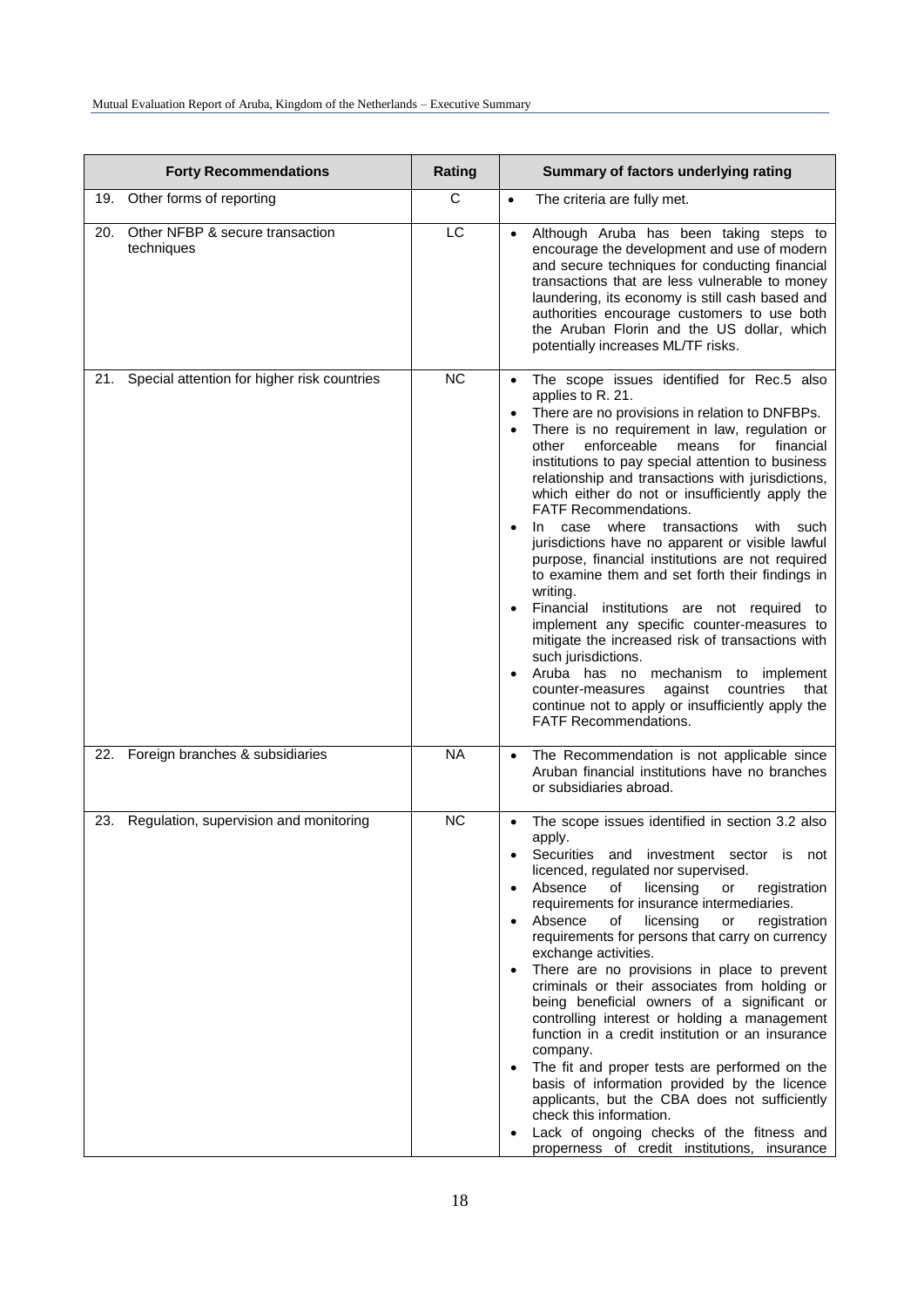| <b>Forty Recommendations</b>                          | Rating    | Summary of factors underlying rating                                                                                                                                                                                                                                                                                                                                                                                                                                                                                                                                                                                                                                                                                                                                                                                                                                                                                                                                                                                                 |
|-------------------------------------------------------|-----------|--------------------------------------------------------------------------------------------------------------------------------------------------------------------------------------------------------------------------------------------------------------------------------------------------------------------------------------------------------------------------------------------------------------------------------------------------------------------------------------------------------------------------------------------------------------------------------------------------------------------------------------------------------------------------------------------------------------------------------------------------------------------------------------------------------------------------------------------------------------------------------------------------------------------------------------------------------------------------------------------------------------------------------------|
|                                                       |           | companies and money transfer companies.<br>Lack of effectiveness with regard to the<br>$\bullet$<br>supervision of the MOT.<br>Effectiveness:<br>The division of the scope of the supervision<br>powers of the CBA and the MOT is not<br>appropriate and undermines the<br>overall<br>effectiveness of the supervision of financial<br>institutions.<br>The communication between the 2 supervisory<br>$\bullet$<br>bodies that supervise the same financial<br>institutions for AML/CFT purpose needs to be<br>strengthened.<br>The resources and training of staff of the CBA<br>and the MOT are not adequate.                                                                                                                                                                                                                                                                                                                                                                                                                     |
| 24. DNFBP - regulation, supervision and<br>monitoring | <b>NC</b> | Aruba has not taken any measures vis-à-vis<br>$\bullet$<br>Internet casinos.<br>• Trust and company service providers are not<br>regulated or supervised for AML/CFT purpose.<br>Although most DNFBPs are now included<br>within the scope of the SOIPS and the SORUT,<br>no effective supervision, except for casinos, is<br>currently taking place.<br>The range of sanctions available against<br>casinos and other DNFBPs is not effective,<br>proportionate and dissuasive.<br>There are no effective measures in place to<br>prevent criminals or their associates taking<br>control of a casino.<br>Lawyers, civil notaries, tax advisors and<br>accountants can refuse to cooperate with the<br>MOT as a supervisory body, if there is a legal<br>or otherwise established secrecy obligation,<br>even if it concerns a service they perform that<br>falls within the scope of the identification and<br>reporting obligations.<br>The MOT lacks resources to effectively monitor<br>DNFBPs subject to AML/CFT requirements. |
| 25.<br><b>Guidelines &amp; Feedback</b>               | РC        | MOT (as a FIU):<br>The FIU does not issue feedback on ML/TF<br>methods and trends nor sanitised cases.<br>Of the range of DNFBPs, only casinos have<br>$\circ$<br>been given any feedback or guidance;<br>$\circ$ The guidance issued to casinos is limited to<br>quarterly newsletters, compliance officers<br>sessions and liaison.<br>MOT (as a supervisor)<br>The MOT has not issued any guidelines to<br>assist FIs or DNFBPs to comply with their<br>respective AML/CFT requirements.<br><b>CBA</b><br>The AML/CFT directives for banks<br>and<br>insurance companies, although very useful, are<br>limited to CDD requirements and do not<br>establish links with reporting obligations.<br>The scope of the Operational and AML/CFT                                                                                                                                                                                                                                                                                          |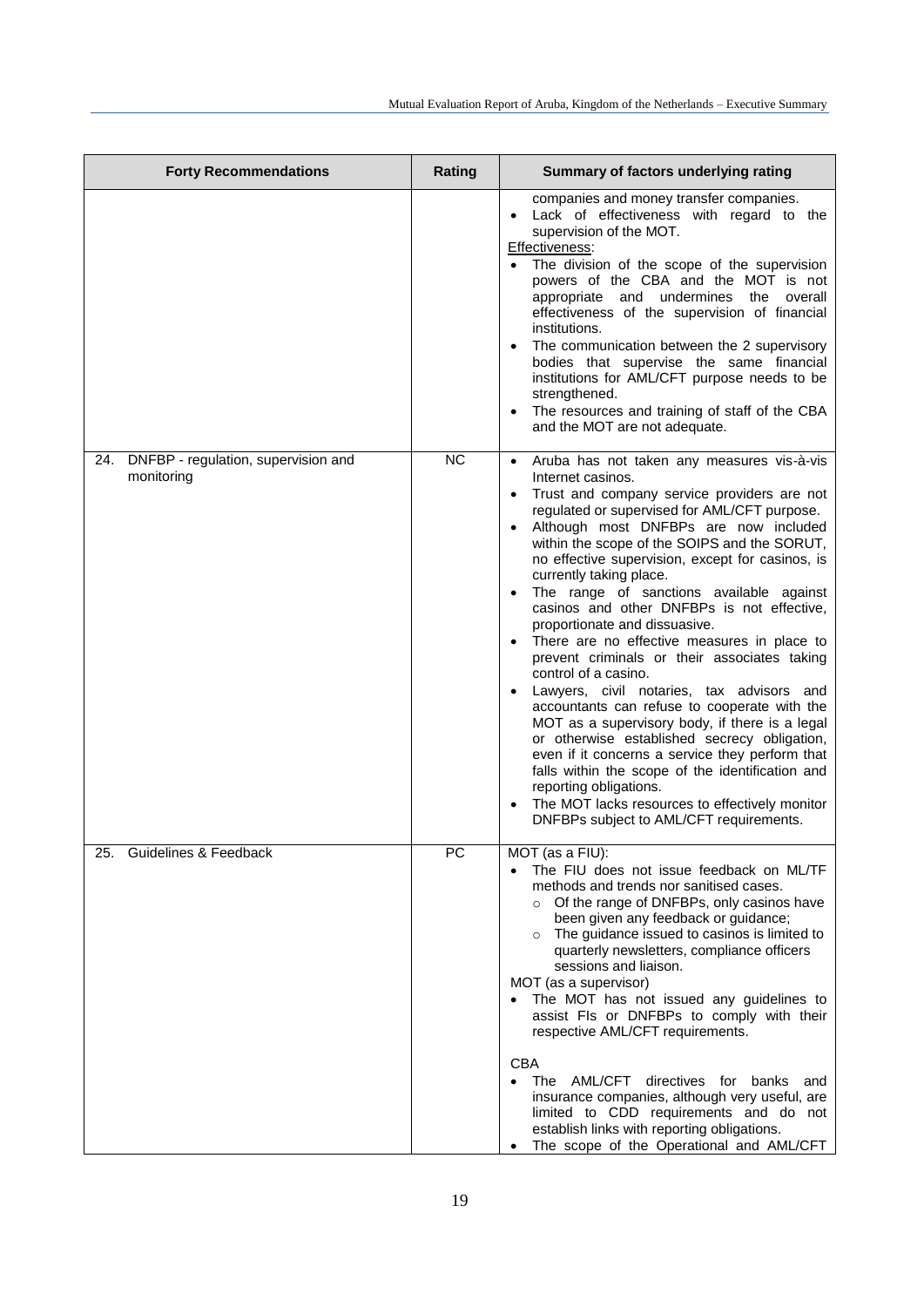| <b>Forty Recommendations</b>            | Rating    | Summary of factors underlying rating                                                                                                                                                                                                                                                                                                                                                                                                                                                                                                                                                                                                                                                                                                                                                                                                                                                                                                                                                                                                                                                                                      |
|-----------------------------------------|-----------|---------------------------------------------------------------------------------------------------------------------------------------------------------------------------------------------------------------------------------------------------------------------------------------------------------------------------------------------------------------------------------------------------------------------------------------------------------------------------------------------------------------------------------------------------------------------------------------------------------------------------------------------------------------------------------------------------------------------------------------------------------------------------------------------------------------------------------------------------------------------------------------------------------------------------------------------------------------------------------------------------------------------------------------------------------------------------------------------------------------------------|
|                                         |           | guidelines for money transfer companies is to<br>narrow and does not really address AML/CFT<br>provisions.<br>The scope of this guidance does not clarify the<br>scope of financial activities subject to AML/CFT<br>requirements.                                                                                                                                                                                                                                                                                                                                                                                                                                                                                                                                                                                                                                                                                                                                                                                                                                                                                        |
| <b>Institutional and other measures</b> |           |                                                                                                                                                                                                                                                                                                                                                                                                                                                                                                                                                                                                                                                                                                                                                                                                                                                                                                                                                                                                                                                                                                                           |
| 26. The FIU                             | <b>PC</b> | composition of the<br><b>FIU</b><br>The<br>Advisory<br>Committee<br>of<br>private<br>sector<br>(presence<br>members)<br>gives<br>the<br>appearance<br>οf<br>compromising the autonomy and independency<br>of the MOT in terms of determination of its<br>budget and staff policy.<br>Since its creation in 1999, the MOT Aruba has<br>published only one report covering typologies.<br>The reporting entities are not required to give<br>all the identification data of a legal person<br>involved in an unusual transaction report,<br>except when the MOT asks for further<br>information.<br>The MOT faces resource constraints that<br>impact its effectiveness, as shown by the<br>recent decrease of reports made to the Public<br>Prosecutor upon its own initiative.<br>The staff of the MOT are not sufficiently trained<br>$\bullet$<br>for receiving and analysing TF reports.<br>The MOT deploys the larger part if its<br>$\bullet$<br>investigative capacity on cash and wire transfer<br>transactions, and less on more complex ML/TF<br>schemes and methods which impacts its<br>overall effectiveness. |
| 27. Law enforcement authorities         | PC        | No authority to investigate TF (as TF is not an<br>$\bullet$<br>offence), unless the activity is otherwise<br>criminalised.<br>Low level of effectiveness in investigating ML,<br>٠<br>caused by lack of sufficient resources in both<br>police services and prosecution, lack of<br>sufficient training, little use of disseminated<br>reports from the MOT.                                                                                                                                                                                                                                                                                                                                                                                                                                                                                                                                                                                                                                                                                                                                                             |
| 28. Powers of competent authorities     | LC        | Law enforcement competent authorities have<br>no power with respect to TF as it is not an<br>offence, unless the activity is otherwise<br>criminalised.                                                                                                                                                                                                                                                                                                                                                                                                                                                                                                                                                                                                                                                                                                                                                                                                                                                                                                                                                                   |
| 29. Supervisors                         | <b>NC</b> | Supervisors have no power of enforcement and<br>$\bullet$<br>sanction<br>against<br>directors<br>senior<br>and<br>management of financial institutions.<br>The level of requirements of the off-site<br>$\bullet$<br>inspections carried out by the MOT is very low.<br>The scope of the on-site inspections carried out<br>$\bullet$<br>by the CBA for banks and money transfer<br>companies needs to be strengthened, across a<br>wider range of regulated institutions and in<br>more details.<br>The State Decree on the standardisation of<br>undermine<br>regulatory powers could<br>the                                                                                                                                                                                                                                                                                                                                                                                                                                                                                                                            |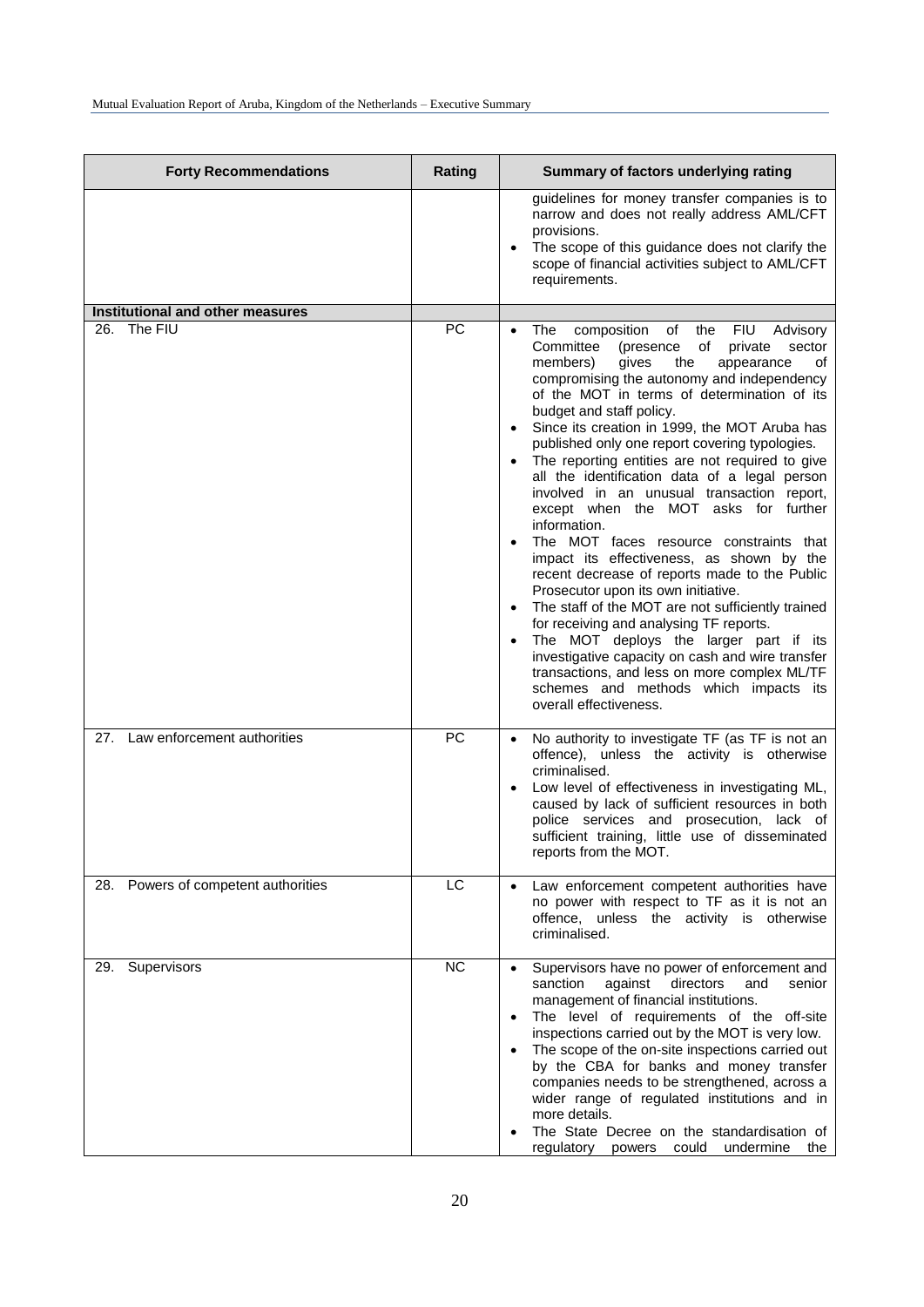| <b>Forty Recommendations</b>             | Rating    | Summary of factors underlying rating                                                                                                                                                                                                                                                                                                                                                                                                                                                                                                                                                                                                                                                                                                                                                                                                                                                                                                                                                                                                                                                                                                                                                                                                                                                                                                                                                                   |
|------------------------------------------|-----------|--------------------------------------------------------------------------------------------------------------------------------------------------------------------------------------------------------------------------------------------------------------------------------------------------------------------------------------------------------------------------------------------------------------------------------------------------------------------------------------------------------------------------------------------------------------------------------------------------------------------------------------------------------------------------------------------------------------------------------------------------------------------------------------------------------------------------------------------------------------------------------------------------------------------------------------------------------------------------------------------------------------------------------------------------------------------------------------------------------------------------------------------------------------------------------------------------------------------------------------------------------------------------------------------------------------------------------------------------------------------------------------------------------|
|                                          |           | authorisation of supervisors to obtain all the<br>information needed.<br>Effectiveness:<br>The CBA has not exercised its power to<br>supervise off-shore banks.<br>The MOT has not exercised its powers to<br>supervise life insurance companies<br>and<br>intermediaries and off-shore banks.                                                                                                                                                                                                                                                                                                                                                                                                                                                                                                                                                                                                                                                                                                                                                                                                                                                                                                                                                                                                                                                                                                         |
| Resources, integrity and training<br>30. | <b>NC</b> | In relation to the FIU:<br>The composition of the MOT Advisory<br>$\bullet$<br>Committee<br>(presence<br>of<br>private<br>sector<br>members)<br>the<br>gives<br>appearance<br>οf<br>compromising the autonomy and independency<br>of the MOT in terms of determination of its<br>budget and staff policy.<br>The MOT faces resources constraints that<br>impact its effectiveness.<br>The MOT has not conducted any analysis on<br>terrorist financing and its staff have not been<br>trained in analysing such reports.<br>In relation to the law enforcement authorities and<br>prosecution authorities:<br>Low level of effectiveness in investigating ML,<br>caused by lack of resources in both police<br>services and prosecution.<br>Budgetary constraints affecting all government<br>services have limited the possibilities of the<br>relevant personnel of the Public Prosecutor's<br>Office and the Police to participate in AML/CFT<br>training courses and programs.<br>In relation to the supervisory authorities:<br>The MOT's supervisory unit is not sufficiently<br>staffed and resourced, particularly since<br>February 2009 as the same staff are also<br>responsible for the supervision of all the<br>DNFBPs and all other non-financial businesses<br>and professions.<br>The MOT does not provide training to its staff in<br>relation to supervisory functions and methods. |
| 31. National co-operation                | PC        | No proactive and coordinated AML/CFT policy<br>making at a jurisdictional level.<br>Lack of operational level coordination between<br>MOT and the CBA, and also with other<br>agencies.<br>Lack of effective implementation<br>in the<br>mechanisms used for AML/CFT coordination<br>and cooperation in Aruba.                                                                                                                                                                                                                                                                                                                                                                                                                                                                                                                                                                                                                                                                                                                                                                                                                                                                                                                                                                                                                                                                                         |
| <b>Statistics</b><br>32.                 | <b>NC</b> | Review of the effectiveness of the AML/CFT<br>system:<br>There is no information to suggest that Aruba<br>has conducted comprehensive reviews which<br>were intended to result in an enhancement of                                                                                                                                                                                                                                                                                                                                                                                                                                                                                                                                                                                                                                                                                                                                                                                                                                                                                                                                                                                                                                                                                                                                                                                                    |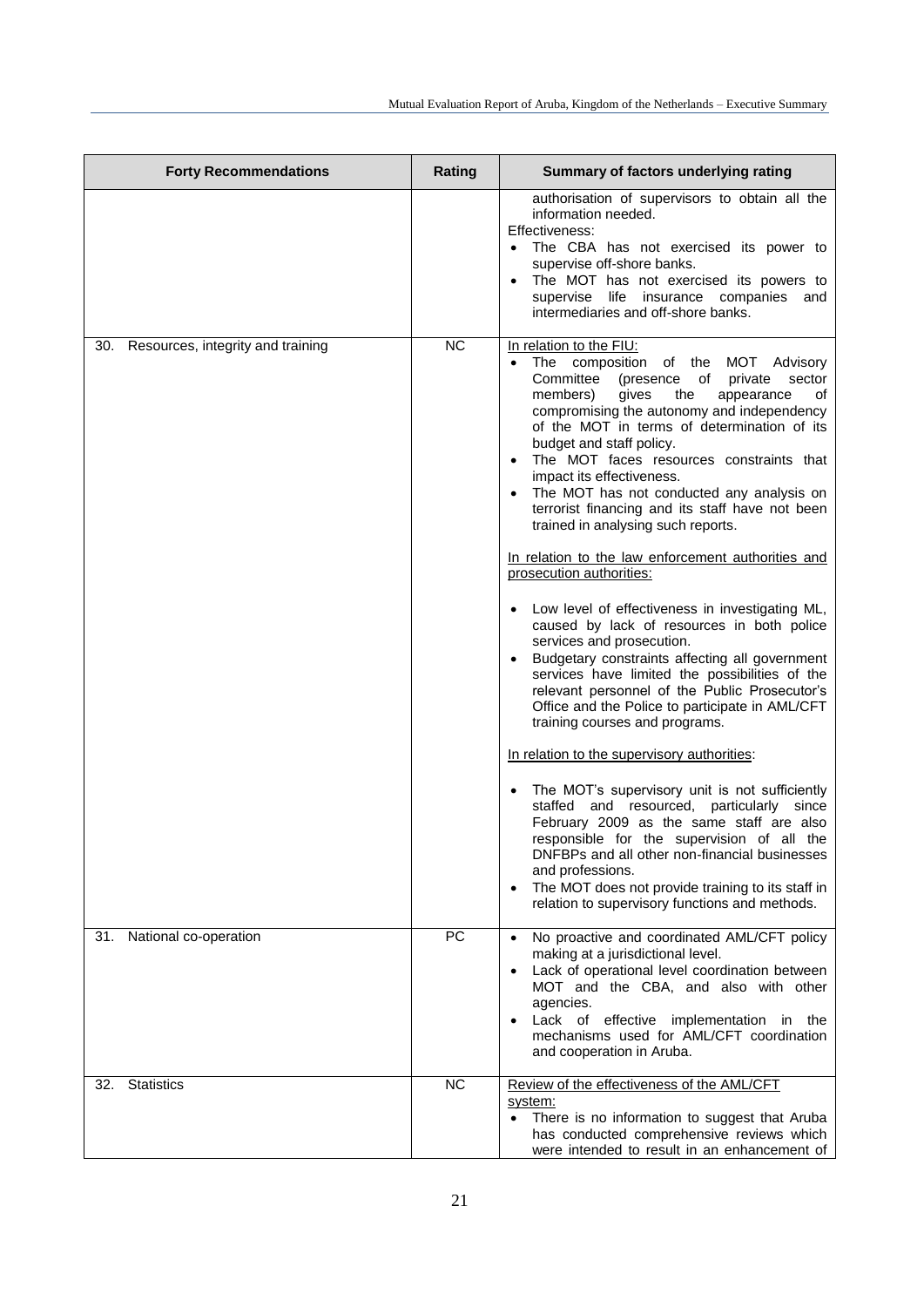| <b>Forty Recommendations</b>                         | Rating    | Summary of factors underlying rating                                                                                                                                                                                                                                                                                                                                                                                                                                                                                                                                                                                                                                                                                                                                                                                                                                                                                                                                                                                                                     |
|------------------------------------------------------|-----------|----------------------------------------------------------------------------------------------------------------------------------------------------------------------------------------------------------------------------------------------------------------------------------------------------------------------------------------------------------------------------------------------------------------------------------------------------------------------------------------------------------------------------------------------------------------------------------------------------------------------------------------------------------------------------------------------------------------------------------------------------------------------------------------------------------------------------------------------------------------------------------------------------------------------------------------------------------------------------------------------------------------------------------------------------------|
|                                                      |           | the AML/CFT system.<br>Collection of statistics:<br>In relation to mutual legal assistance: no<br>statistics on requests, their nature and on<br>whether they were granted or refused and the<br>time to respond.<br>In relation to extradition: no statistics available.<br>$\bullet$<br>In relation to administrative co-operation: no<br>statistics available for the law enforcement and<br>the CBA. The statistics made available by the<br>FIU do not detail the number of requests<br>granted or refused, nor the time to respond.                                                                                                                                                                                                                                                                                                                                                                                                                                                                                                                |
| 33. Legal persons - beneficial owners                | <b>NC</b> | There are inadequate requirements to collect or<br>$\bullet$<br>make available information on<br>beneficial<br>ownership<br>ultimate control of legal<br>and<br>persons;<br>The system in place does not provide access to<br>$\bullet$<br>adequate, accurate and current information on<br>beneficial ownership and ultimate control in a<br>timely manner;<br>The measures to ensure transparency as to the<br>$\bullet$<br>shareholders of companies that have issued<br>bearer shares are inadequate.                                                                                                                                                                                                                                                                                                                                                                                                                                                                                                                                                |
| 34. Legal arrangements - beneficial owners           | <b>NA</b> | Trusts are not recognised under Aruban law.<br>There are no other legal arrangements similar<br>to trusts that exist in Aruba.                                                                                                                                                                                                                                                                                                                                                                                                                                                                                                                                                                                                                                                                                                                                                                                                                                                                                                                           |
|                                                      |           |                                                                                                                                                                                                                                                                                                                                                                                                                                                                                                                                                                                                                                                                                                                                                                                                                                                                                                                                                                                                                                                          |
| <b>International Co-operation</b><br>35. Conventions | PC        | Lack of implementation of the Terrorist<br>Financing Convention in relation to terrorist<br>financing.<br>No implementation of UNSCR 1267 and 1373.<br>$\bullet$<br>Several failings regarding implementation of<br>the Vienna and Palermo Conventions.                                                                                                                                                                                                                                                                                                                                                                                                                                                                                                                                                                                                                                                                                                                                                                                                  |
| 36. Mutual legal assistance (MLA)                    | PC        | Aruba is party to only 5 bilateral MLA<br>$\bullet$<br>agreements, only one with a country in the<br>region. This limits Aruba's capacity to<br>effectively and efficiently provide the widest<br>range of MLA.<br>As dual criminality is required for mutual legal<br>$\bullet$<br>assistance, the lack of a TF offence impacts on<br>the extent and effectiveness of mutual legal<br>assistance provided by Aruba in TF matters.<br>The limitations regarding the predicate offences<br>$\bullet$<br>for money laundering also limit the ability to<br>assist in relation to ML based on such<br>predicates.<br>The<br>requirement that non-treaty<br>based<br>$\bullet$<br>requests must be "reasonable" (undefined),<br>combined with a discretion, which is unclear, as<br>to when such requests will be actioned, is an<br>unreasonable and disproportionate condition<br>on providing MLA.<br>The deficiencies that exist in relation to<br>$\bullet$<br>assistance for seizure and confiscation of<br>illegal proceeds (see R.38) also impact on |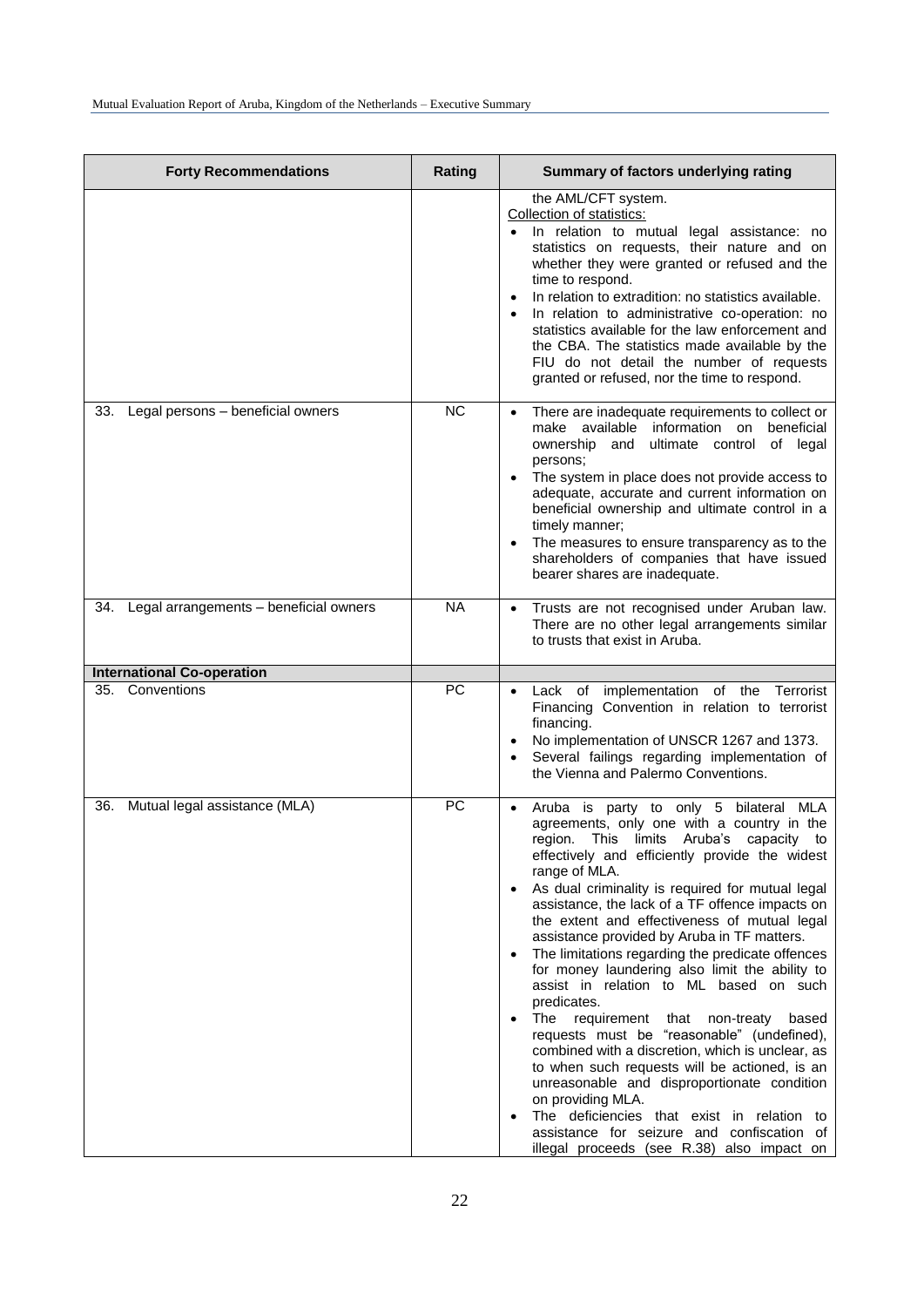| <b>Forty Recommendations</b>         | Rating | Summary of factors underlying rating                                                                                                                                                                                                                                                                                                                                                                                                                                                                                                                                                                                                                                                                                                                                                                                                                                                                                                                                                                                           |
|--------------------------------------|--------|--------------------------------------------------------------------------------------------------------------------------------------------------------------------------------------------------------------------------------------------------------------------------------------------------------------------------------------------------------------------------------------------------------------------------------------------------------------------------------------------------------------------------------------------------------------------------------------------------------------------------------------------------------------------------------------------------------------------------------------------------------------------------------------------------------------------------------------------------------------------------------------------------------------------------------------------------------------------------------------------------------------------------------|
|                                      |        | R.36.<br>The lack of data on the MLA requests means<br>$\bullet$<br>that it is has not been demonstrated that Aruba<br>can handle MLA requests in a timely and<br>effective manner.                                                                                                                                                                                                                                                                                                                                                                                                                                                                                                                                                                                                                                                                                                                                                                                                                                            |
| 37. Dual criminality                 | C      | Criteria are fully met.<br>$\bullet$                                                                                                                                                                                                                                                                                                                                                                                                                                                                                                                                                                                                                                                                                                                                                                                                                                                                                                                                                                                           |
| 38. MLA on confiscation and freezing | PC     | As dual criminality is required for mutual legal<br>assistance, the lack of a TF offence impacts on<br>the extent and effectiveness of mutual legal<br>assistance provided by Aruba in TF matters.<br>The limitations regarding the predicate offences<br>for money laundering also limit the ability to<br>assist in relation to ML based on such<br>predicates.<br>The seizure assistance that can be provided<br>does not extend to all proceeds, nor to<br>instrumentalities or intended instrumentalities,<br>nor is it clear that it applies in relation to<br>property of corresponding value.<br>There is a lack of clarity in the provisions that<br>provide the Aruban authorities or judiciary with<br>the ability to register, recognise or enforce a<br>foreign confiscation order.<br>Assistance cannot be provided concerning<br>property held in the name of third parties.<br>Aruba should consider arrangements for co-<br>$\bullet$<br>ordinating seizure and confiscation actions with<br>other countries. |
| 39. Extradition                      | LC     | Aruba is party to only 4 bilateral extradition<br>$\bullet$<br>agreements, only one with a country in the<br>region. This limits Aruba's capacity to<br>effectively and efficiently provide extradition to<br>likely partner jurisdictions.<br>The limitations regarding the predicate offences<br>for money laundering also limit the ability to<br>extradite in relation to ML based on such<br>predicates.                                                                                                                                                                                                                                                                                                                                                                                                                                                                                                                                                                                                                  |
| 40. Other forms of co-operation      | PC     | Law enforcement authorities:<br>There are no statistics available to suggest that<br>$\bullet$<br>exchange of information with foreign law<br>enforcement authorities is effective.<br>CBA:<br>the capacities of the CBA to co-operate and<br>exchange information with foreign counterparts<br>are limited by:<br>$\circ$ the scope issue;<br>the fact that the CBA only supervises the<br>$\circ$<br>compliance with the CDD requirements;<br>o the deficiencies identified in relation to the<br>preventive measures;<br>o the broadly defined safeguards and<br>controls;<br>Regarding the banking and insurance sectors,<br>the CBA can only exchange information that is                                                                                                                                                                                                                                                                                                                                                 |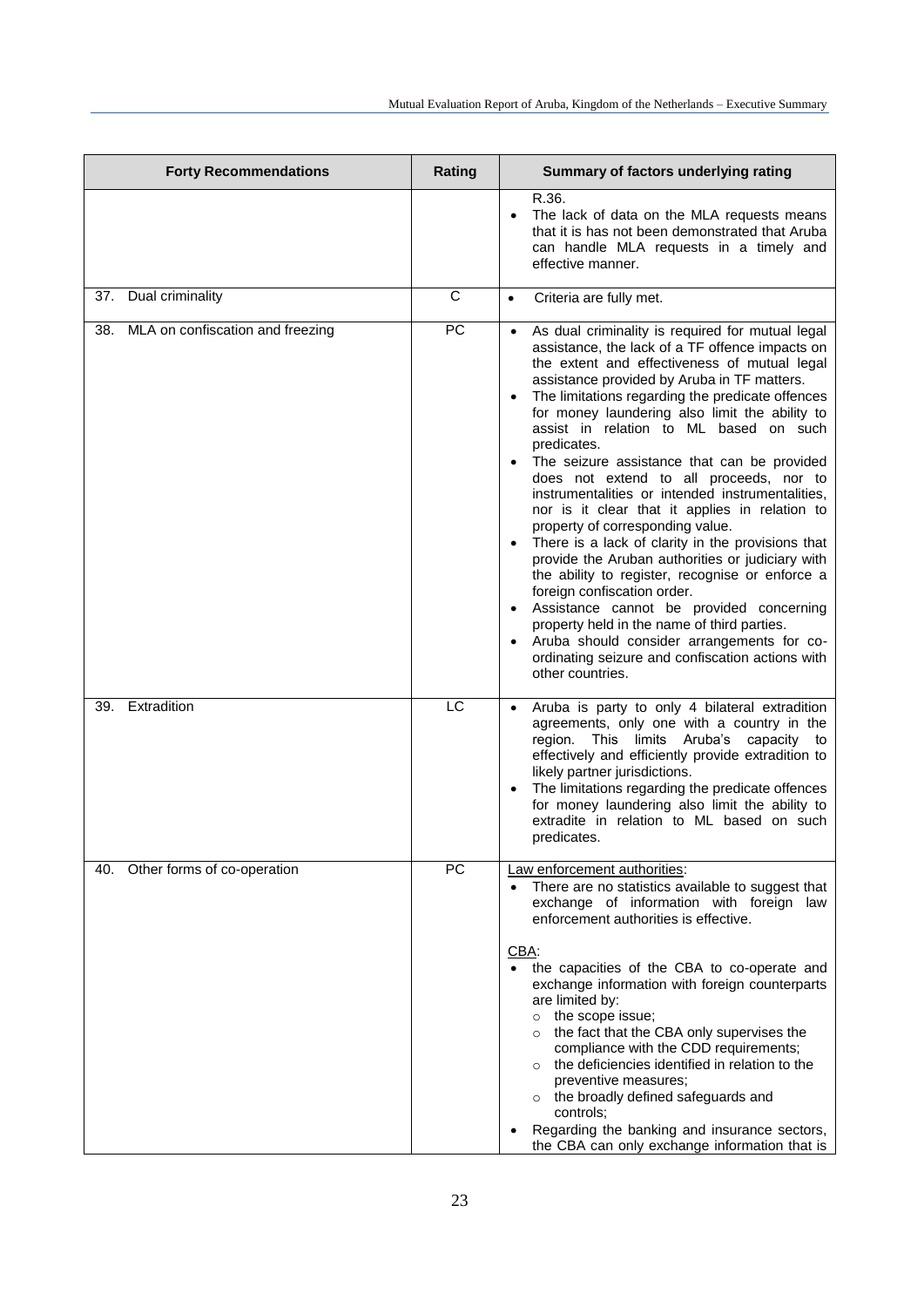| <b>Forty Recommendations</b> | <b>Rating</b> | Summary of factors underlying rating                                                                                                                                                                                                                                                 |
|------------------------------|---------------|--------------------------------------------------------------------------------------------------------------------------------------------------------------------------------------------------------------------------------------------------------------------------------------|
|                              |               | already in its possession, but it cannot conduct<br>inquiries on behalf of foreign counterparts.<br>Regarding the TCSPs, since they are not<br>subject to AML/CFT requirements, the CBA<br>cannot exchange information related to ML, TF<br>or predicate offences.                   |
|                              |               | The MOT as a supervisory body:<br>The MOT as a supervisory body, cannot co-<br>operate and exchange information with its<br>foreign counterparts.                                                                                                                                    |
|                              |               | The MOT as a FIU:<br>The capacities of the MOT to exchange<br>information are limited by the need to have a<br>MOU.                                                                                                                                                                  |
|                              |               | The MOT can only provide information that is<br>already in its possession but it cannot conduct<br>inquiries on behalf of foreign counterparts.<br>The MOT cannot search other databases to<br>which it have direct or indirect access to<br>answer to the request of a foreign FIU. |
|                              |               | Effectiveness:<br>There are no statistics to suggest<br>that<br>cooperation between supervisors and their<br>counterparts in AML matters is effective and is<br>provided in line with the FATF standards.                                                                            |

| <b>Nine Special Recommendations</b>   | Rating    | Summary of factors underlying rating                                                                                                                                                                                                                                                                                                                                                                                                                                                                                                                                                                                                                                                                                                                                                                                                                                                                                                                                                                              |
|---------------------------------------|-----------|-------------------------------------------------------------------------------------------------------------------------------------------------------------------------------------------------------------------------------------------------------------------------------------------------------------------------------------------------------------------------------------------------------------------------------------------------------------------------------------------------------------------------------------------------------------------------------------------------------------------------------------------------------------------------------------------------------------------------------------------------------------------------------------------------------------------------------------------------------------------------------------------------------------------------------------------------------------------------------------------------------------------|
| <b>SR.I Implement UN instruments</b>  | <b>NC</b> | Lack of implementation of the Terrorist<br>Financing Convention in relation to terrorist<br>financing.<br>No implementation of UNSCR 1267 and 1373.                                                                                                                                                                                                                                                                                                                                                                                                                                                                                                                                                                                                                                                                                                                                                                                                                                                               |
| SR.II Criminalise terrorist financing | <b>NC</b> | No separate and independent offence of<br>terrorist financing as required by SR.II, and<br>reliance solely on ancillary offences to existing<br>criminal offences committed with a "terrorist"<br>intent" as defined.<br>Existing offences inadequate due to insufficient<br>coverage of the types of property(funds) to be<br>provided, non-coverage of financing individual<br>terrorists, the set of "terrorist felonies" to be<br>covered is too narrow, and there is a need in<br>some cases to prove that specific terrorist act<br>actually took place.<br>It is not clear that all ancillary offences would<br>be applicable given that certain combinations of<br>ancillary offence are not possible. Additionally,<br>neither conspiracy nor association would be<br>available.<br>Terrorist financing is not an offence and thus is<br>not adequately a predicate offence for money<br>laundering.<br>It is not clear that in all cases persons in Aruba<br>financing foreign terrorist groups will be |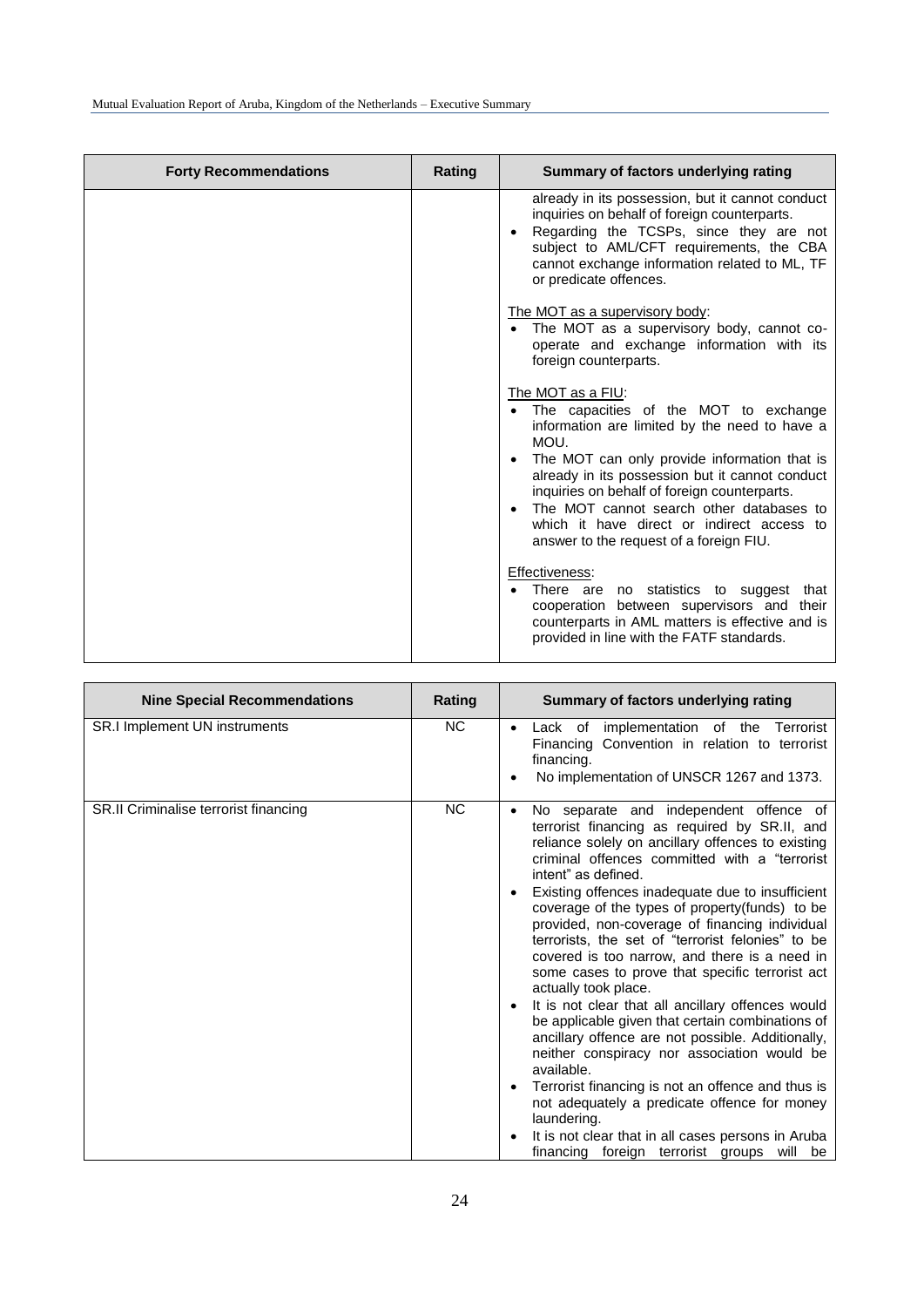| <b>Nine Special Recommendations</b>           | Rating | Summary of factors underlying rating                                                                                                                                                                                                                                                                                                                                                                                                                                                                                                                                                                                                                                                                                                                                                                                                                                                                                                                                    |
|-----------------------------------------------|--------|-------------------------------------------------------------------------------------------------------------------------------------------------------------------------------------------------------------------------------------------------------------------------------------------------------------------------------------------------------------------------------------------------------------------------------------------------------------------------------------------------------------------------------------------------------------------------------------------------------------------------------------------------------------------------------------------------------------------------------------------------------------------------------------------------------------------------------------------------------------------------------------------------------------------------------------------------------------------------|
|                                               |        | committing an offence.<br>The penalties for having engaged in terrorist<br>financing activity are not clearly effective,<br>proportionate and dissuasive.                                                                                                                                                                                                                                                                                                                                                                                                                                                                                                                                                                                                                                                                                                                                                                                                               |
| SR.III Freeze and confiscate terrorist assets | NC     | Overall, since the Draft Sanctions State Decree<br>has not yet been adopted, Aruba does not have<br>effective laws, regulations and procedures to<br>give effect to freezing designations in the<br>context of S/RES/1267 and S/RES/1373, and<br>in effect has no measures in place to<br>implement SR.III.<br>The State Ordinance does not provide for a<br>national mechanism to designate persons in<br>S/RES/1373,<br>context<br>of<br>the<br>nor<br>a<br>comprehensive mechanism in place to examine<br>and give effect to actions initiated under the<br>freezing mechanisms of other jurisdictions.<br>Aruba does not have effective laws and<br>procedures to examine and give effect to, if<br>appropriate, the actions initiated under the<br>freezing mechanisms of other jurisdictions.<br>Aruba does not ensure that the confiscation of<br>assets also apply to terrorist assets.                                                                         |
| SR.IV Suspicious transaction reporting        | PC     | The scope of SORUT is unclear, but the whole<br>$\bullet$<br>range of financial activities is not covered.<br>The scope of the SORUT and the SOIPS are<br>not harmonised, which would in some cases<br>undermine the quality of the information<br>reported.<br>The scope of the reporting obligation does not<br>cover the financing of individual terrorist.<br>Lack of effectiveness: only one transaction<br>related to TF has been reported to the MOT.                                                                                                                                                                                                                                                                                                                                                                                                                                                                                                            |
| SR.V International co-operation               | NC     | • Terrorist financing is not an offence, and as<br>dual criminality is a requirement for MLA, this<br>means that assistance cannot be provided.<br>The other limitations that are set out in<br>Recommendations 36-38 apply equally to<br>terrorist financing activity.<br>As dual criminality is required for extradition,<br>the lack of a TF offence means that, in effect<br>terrorist financing is not an extraditable offence.<br>Law enforcement authorities:<br>It is unclear if the law enforcement authorities<br>can cooperate with their foreign counterparts<br>since TF is not an offence.<br>No statistics available to suggest that exchange<br>of information with foreign law enforcement<br>authorities is effective.<br>$CBA$ :<br>The capacities of the CBA to co-operate and<br>exchange information with foreign counterparts<br>are limited by:<br>the scope issue;<br>$\circ$<br>the limited number of MOUs it has entered<br>$\circ$<br>into; |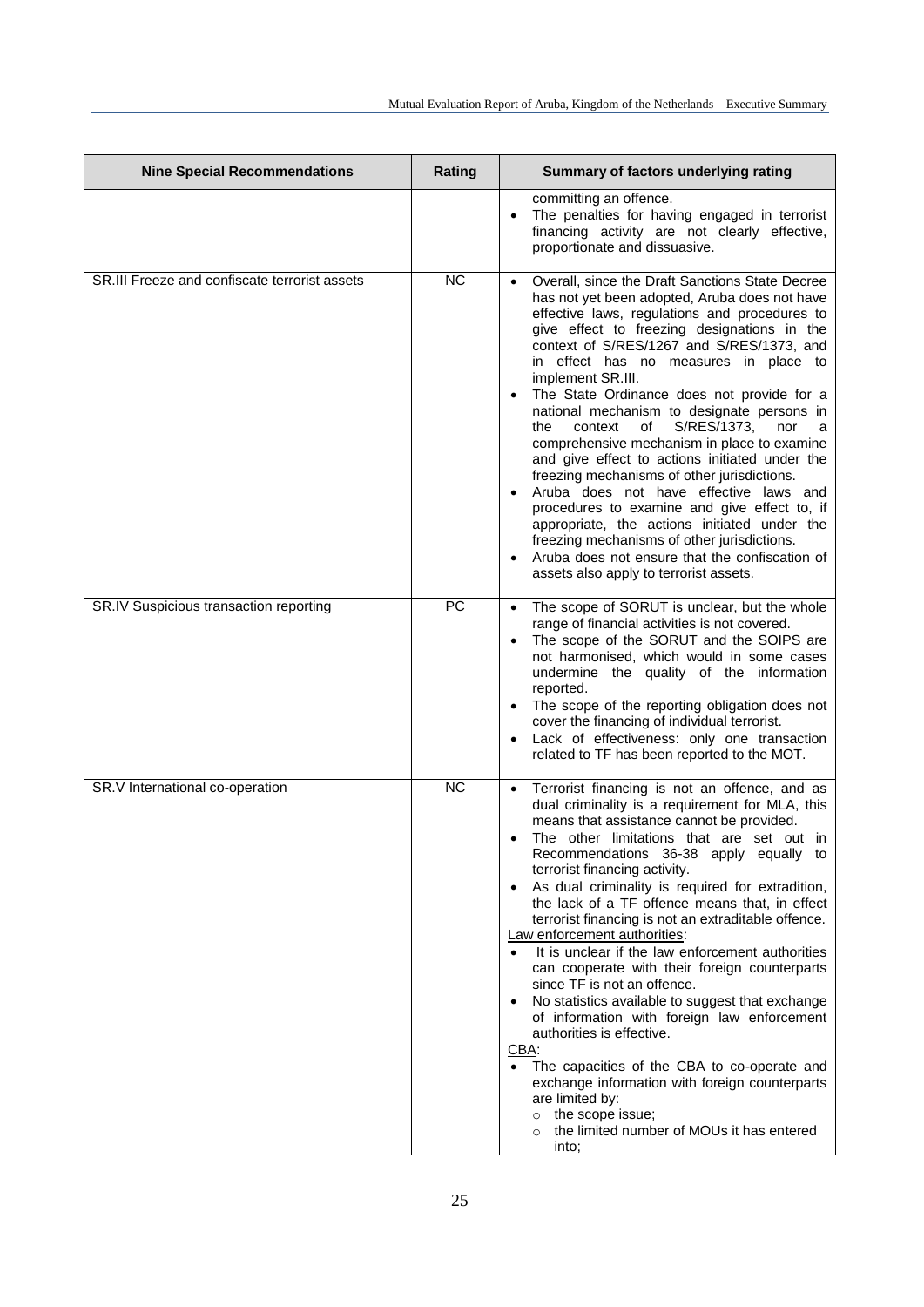| <b>Nine Special Recommendations</b>                         | Rating    | Summary of factors underlying rating                                                                                                                                                                                                                                                                                                                                                                                                                                                                                                                                                                                                                                                                                                                                                                                                                                                                                                                                                                                                                                                                                                                                                                                                                                                                                                                                                                                                         |
|-------------------------------------------------------------|-----------|----------------------------------------------------------------------------------------------------------------------------------------------------------------------------------------------------------------------------------------------------------------------------------------------------------------------------------------------------------------------------------------------------------------------------------------------------------------------------------------------------------------------------------------------------------------------------------------------------------------------------------------------------------------------------------------------------------------------------------------------------------------------------------------------------------------------------------------------------------------------------------------------------------------------------------------------------------------------------------------------------------------------------------------------------------------------------------------------------------------------------------------------------------------------------------------------------------------------------------------------------------------------------------------------------------------------------------------------------------------------------------------------------------------------------------------------|
|                                                             |           | the fact that the CBA only supervises the<br>$\circ$<br>compliance with the CDD requirements;<br>the deficiencies identified in relation to the<br>preventive measures;<br>the broadly defined safeguards and<br>$\circ$<br>controls.<br>Regarding the banking and insurance sectors,<br>the CBA can only exchange information that is<br>already in its possession, but it cannot conduct<br>inquiries on behalf of foreign counterparts.<br>Regarding the TCSPs, since they are not<br>subject to AML/CFT requirements, the CBA<br>cannot exchange information related to ML, TF<br>or predicate offences.<br>The MOT as a supervisory body:<br>The MOT as a supervisory body cannot co-<br>operate and exchange information with its<br>foreign counterparts.<br>The MOT as a FIU:<br>The capacities of the MOT to exchange<br>information are limited by the fact that Aruba<br>has signed MOUs with a limited set of<br>jurisdictions.<br>The MOT can only provide information that is<br>already in its possession but it cannot conduct<br>inquiries on behalf of foreign counterparts.<br>The MOT cannot search other databases to<br>which it have direct or indirect access to<br>answer to the request of a foreign FIU.<br>Effectiveness:<br>There are no statistics to suggest that<br>cooperation between supervisors and their<br>counterparts in FT matters is effective and is<br>provided in line with the FATF standards. |
| SR VI AML requirements for money/value transfer<br>services | <b>NC</b> | The deficiencies regarding the fit and proper<br>$\bullet$<br>test described in section 3.10 of this report also<br>apply: there are no measures in place to<br>prevent criminals and their associates to be<br>beneficial owner of a money transfer company<br>and the CBA does not undertake an<br>independent check on the information provided<br>by the registration applicants.<br>The requirements and their implementation for<br>Recommendations 5, 6, 7, 8, 9, 10, 13, 15, and<br>22 in the MTCs sector suffers from the same<br>deficiencies than those that apply to other<br>financial institutions and which are described in<br>section 3 of this report.<br>The range of sanctions available is not<br>sufficiently effective and proportionate and<br>does not apply to MTC's directors and senior<br>management.<br>The assessment team had serious concern<br>$\bullet$<br>regarding the existence of remaining informal<br>remitters.                                                                                                                                                                                                                                                                                                                                                                                                                                                                                    |
| SR VII Wire transfer rules                                  | NC        | There is no explicit requirement to obtain and<br>$\bullet$<br>maintain address and account number or                                                                                                                                                                                                                                                                                                                                                                                                                                                                                                                                                                                                                                                                                                                                                                                                                                                                                                                                                                                                                                                                                                                                                                                                                                                                                                                                        |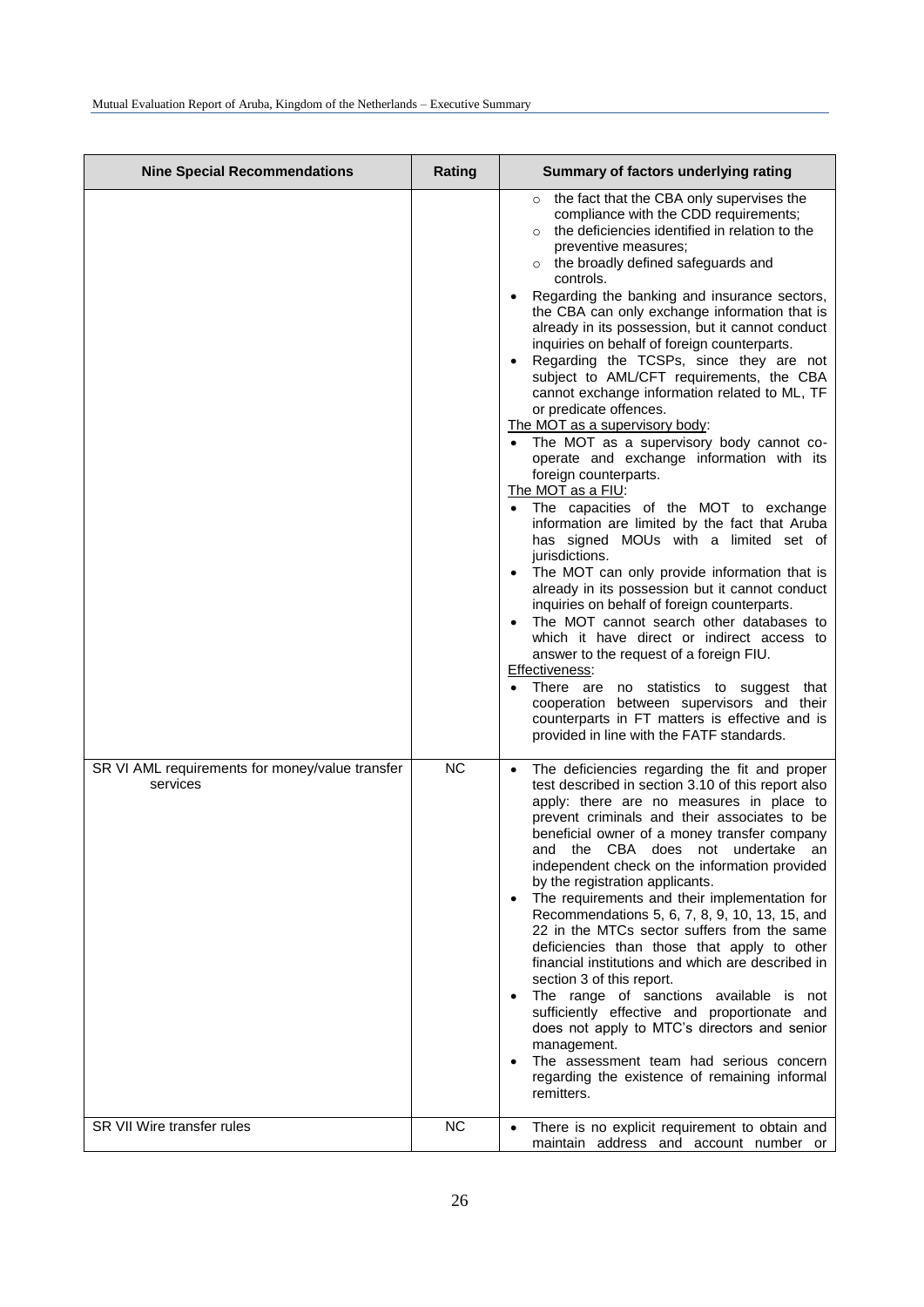| <b>Nine Special Recommendations</b>                    | Rating    | Summary of factors underlying rating                                                                                                                                                                                                                                                                                                                                                                                                                                                                                                                                                                                                                                                                                                                                                                                                                                                                                                                                                                                                                                                                                                                                                                                                                                                                                                                                        |
|--------------------------------------------------------|-----------|-----------------------------------------------------------------------------------------------------------------------------------------------------------------------------------------------------------------------------------------------------------------------------------------------------------------------------------------------------------------------------------------------------------------------------------------------------------------------------------------------------------------------------------------------------------------------------------------------------------------------------------------------------------------------------------------------------------------------------------------------------------------------------------------------------------------------------------------------------------------------------------------------------------------------------------------------------------------------------------------------------------------------------------------------------------------------------------------------------------------------------------------------------------------------------------------------------------------------------------------------------------------------------------------------------------------------------------------------------------------------------|
|                                                        |           | unique reference number of the customer.<br>There are no requirements to accompany the<br>wire transfer with full originator information;<br>There are no requirements to include in the<br>message or payment form accompanying<br>domestic wire transfers information on the<br>originator;<br>There are<br>no requirements for each<br>intermediary or beneficiary financial institution<br>in the payment chain to ensure that all<br>originator information that accompanies a wire<br>transfer is transmitted with the transfer;<br>There are no requirements for financial<br>institutions to adopt effective risk-based<br>procedures for identifying and handling wire<br>transfers that are not accompanied by<br>complete originator information;<br>The identified shortages regarding sanctions<br>under Recommendation 17 equally apply in the<br>context of the obligations pertaining to wire<br>transfers.                                                                                                                                                                                                                                                                                                                                                                                                                                                 |
| SR.VIII Non-profit organisations                       | <b>NC</b> | There has been no review of the NPO sector<br>and no identification of its vulnerabilities for<br>terrorist financing.<br>Authorities do not conduct outreach or provide<br>guidance on terrorist financing to the NPO<br>sector.<br>The Foundation register is not kept to-to-date<br>and the information on the association with<br>legal personality, in particular on the persons<br>who control the association are not kept<br>registered.<br>Foundations can control wholly or partially<br>other legal person, without any registration<br>obligation.<br>There is no supervision or monitoring of the<br>non-profit sector.<br>Foundations and associations with<br>legal<br>personality cannot be revoked in case of ML or<br>TF.<br>There is no effective domestic co-operation or<br>coordination amongst authorities that would<br>eventually have information on NPOs.<br>The system for obtaining information on NPOs,<br>in particular in case of international request, is<br>weakened by the overall lack of accuracy of<br>information maintained in the Foundations<br>Register and the lack of information on the<br>beneficial ownership of association with legal<br>personality.<br>It is not clear as to whether Aruba can<br>$\bullet$<br>exchange information with foreign counterpart<br>regarding particular NPOs that are suspected<br>of TF. |
| <b>SR.IX Cross Border Declaration &amp; Disclosure</b> | <b>NC</b> | The Declaration system is limited to bank notes<br>above a threshold of AWG 20 000, but does<br>not apply to other means of payments nor to                                                                                                                                                                                                                                                                                                                                                                                                                                                                                                                                                                                                                                                                                                                                                                                                                                                                                                                                                                                                                                                                                                                                                                                                                                 |